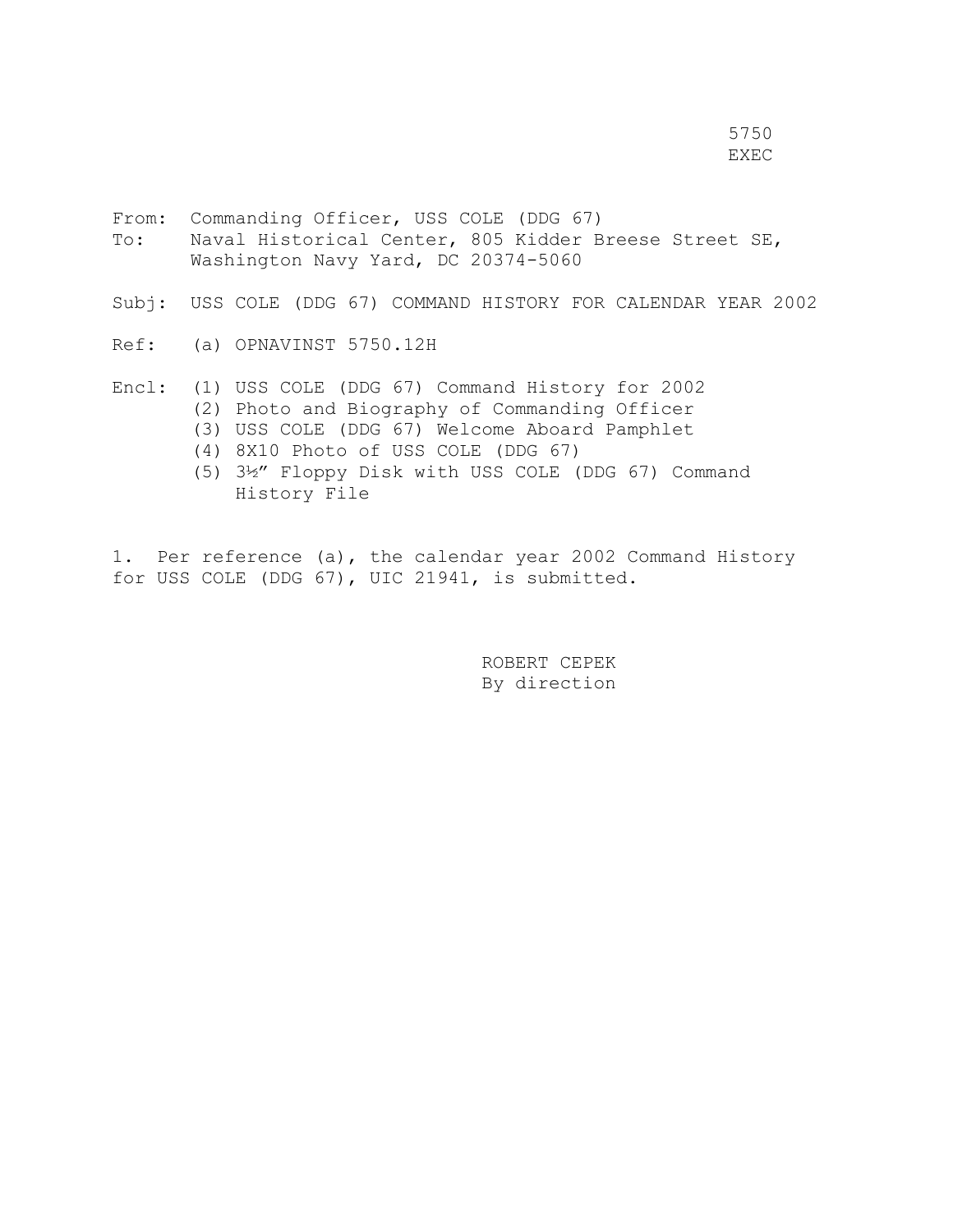### COMMAND HISTORY 2002 USS COLE (DDG 67)

Homeport: Norfolk, VA Commissioned: 08 June 1996 UIC: 21941

## Command Composition and Organization

Immediate Superior: Commander, Destroyer Squadron EIGHTEEN Captain Daniel Holloway, USN 01 JAN 02 – 31 DEC 02 Commanding Officer: CDR Kevin M. Sweeney, USN 01 JAN 02 – 31 DEC 02 Executive Officer: CDR Logan Jones, USN 01 JAN 02 – 08 NOV 02 LCDR Robert Cepek 08 NOV 02 – 31 DEC 02 Combat Systems Officer: LT , USN 01 JAN 02 – 31 DEC 02 Weapons Officer:<br>LT , USN 01 JAN 02 – 31 DEC 02 Operations Officer: LT , USN 01 JAN 02 – 22 OCT 02 LT , USN 22 OCT 02 – 31 DEC 02 Chief Engineer:  $, USN$ 01 JAN 02 – 22 AUG 02 LT 22 AUG 02 – 31 DEC 02 Supply Officer: LT , USN 01 JAN 02 – 28 JAN 02 LT , USN 28 JAN 02 – 31 DEC 02

Navigator: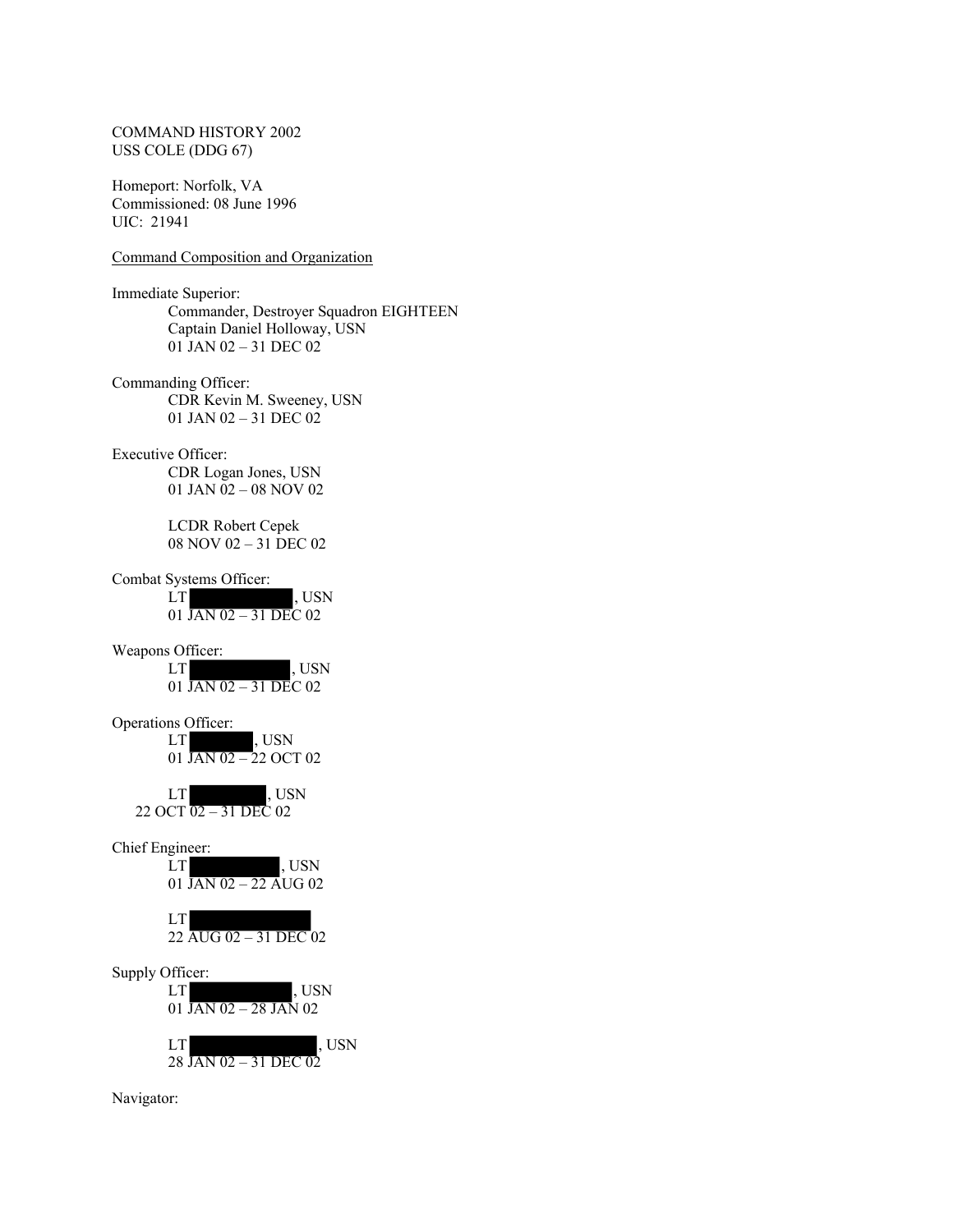| <b>LTJG</b>           | . USNR |
|-----------------------|--------|
| 01 JAN 02 - 06 OCT 02 |        |

| LTJGI                   | . USNR |
|-------------------------|--------|
| 06 OCT $02 - 31$ DEC 02 |        |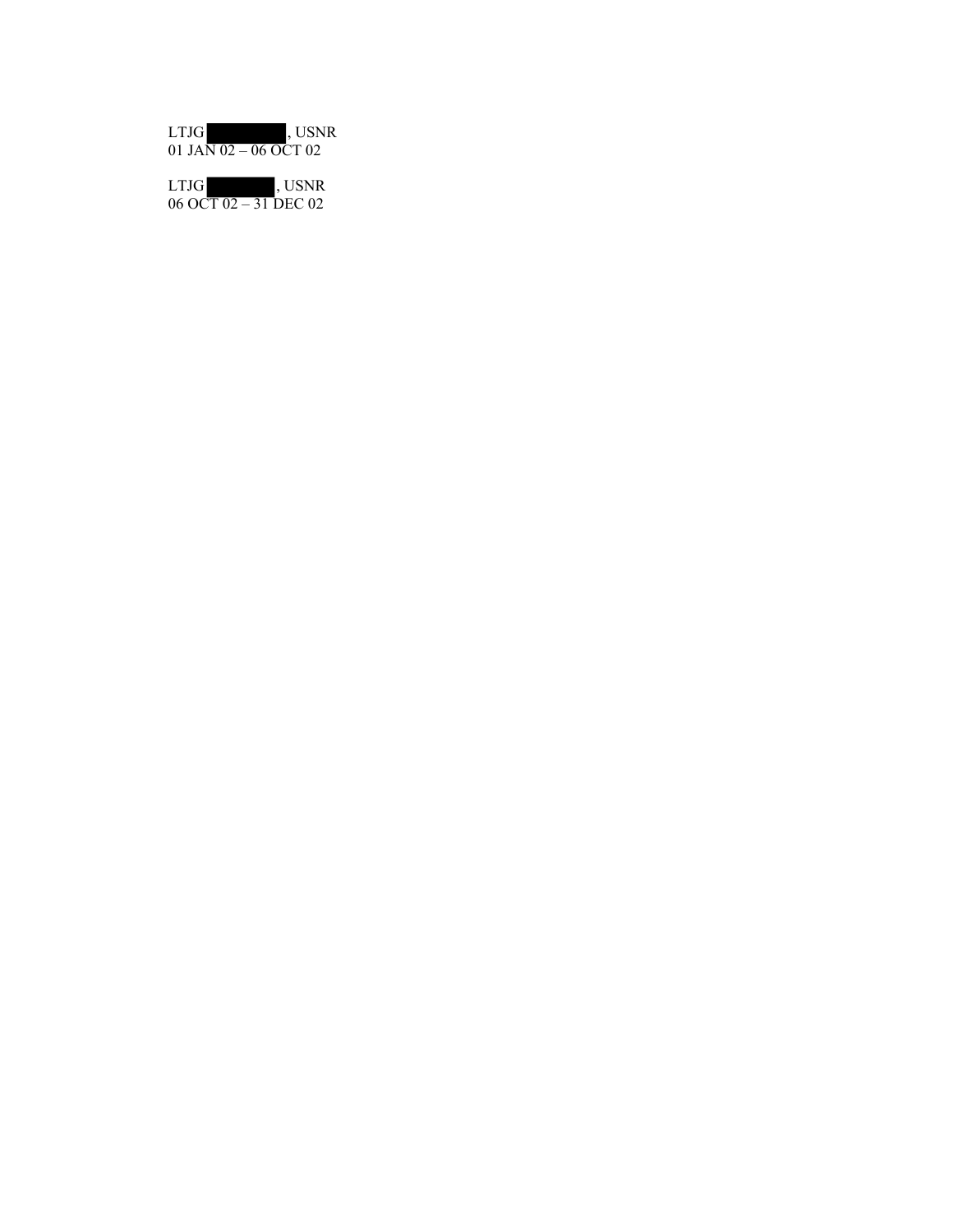## JANUARY 2002

| 07 JAN        | CAPTAIN'S CALL WITH E-4 AND BELOW             |
|---------------|-----------------------------------------------|
| 08 JAN        | 75% REVIEW CONFERENCE                         |
| $09$ JAN      | <b>ESCORTED REMAINS OF</b><br>FC1             |
|               | <b>ITSN MCDANIELS</b>                         |
| 09 JAN        | CAPTAIN'S CALL WITH E-5 AND E-6's             |
| <b>10 JAN</b> | CAPTAIN'S CALL WITH WARDROOM                  |
| 14-18 JAN     | FIREFIGHTING TEAM TRAINER                     |
| 14-25 JAN     | COMBAT INFORMATION CENTER (CIC) TEAM          |
|               | <b>TRAINER</b>                                |
| 16 JAN        | ADVANCEMENT CEREMONY                          |
| 16 JAN        | <b>MSC</b><br><b>ESCORTED REMAINS OF MSSN</b> |
|               | <b>FRANCIS</b>                                |
| 17 JAN        | <b>ADM NATTER VISIT</b>                       |
| 17 JAN        | <b>FLEET CMC VISIT</b>                        |
| 28 JAN        | <b>RADM FOLEY VISIT</b>                       |
| 28 JAN        | TRANSITIONED TO 3-SECTION DUTY                |
| 29 JAN        | 'S REENLISTMENT<br>IT1                        |
| <b>30 JAN</b> | RDML MORGAN VISIT                             |
|               |                                               |

30 JAN HONORABLE JOHN YOUNG VISIT

The New Year began with several Captain's Calls. They were the Captain's first opportunity since the beginning of the Holiday leave period to speak with large groups of COLE Sailors. He talked to Sailors about the upcoming schedule and fielded questions regarding COLE's return to Norfolk.

On 8 Jan, CDR Sweeney, along with representatives from Northrop Grumman Ship Systems Ingalls Shipbuilding, SUPSHIP Pascagoula, and PEO-TSC, attended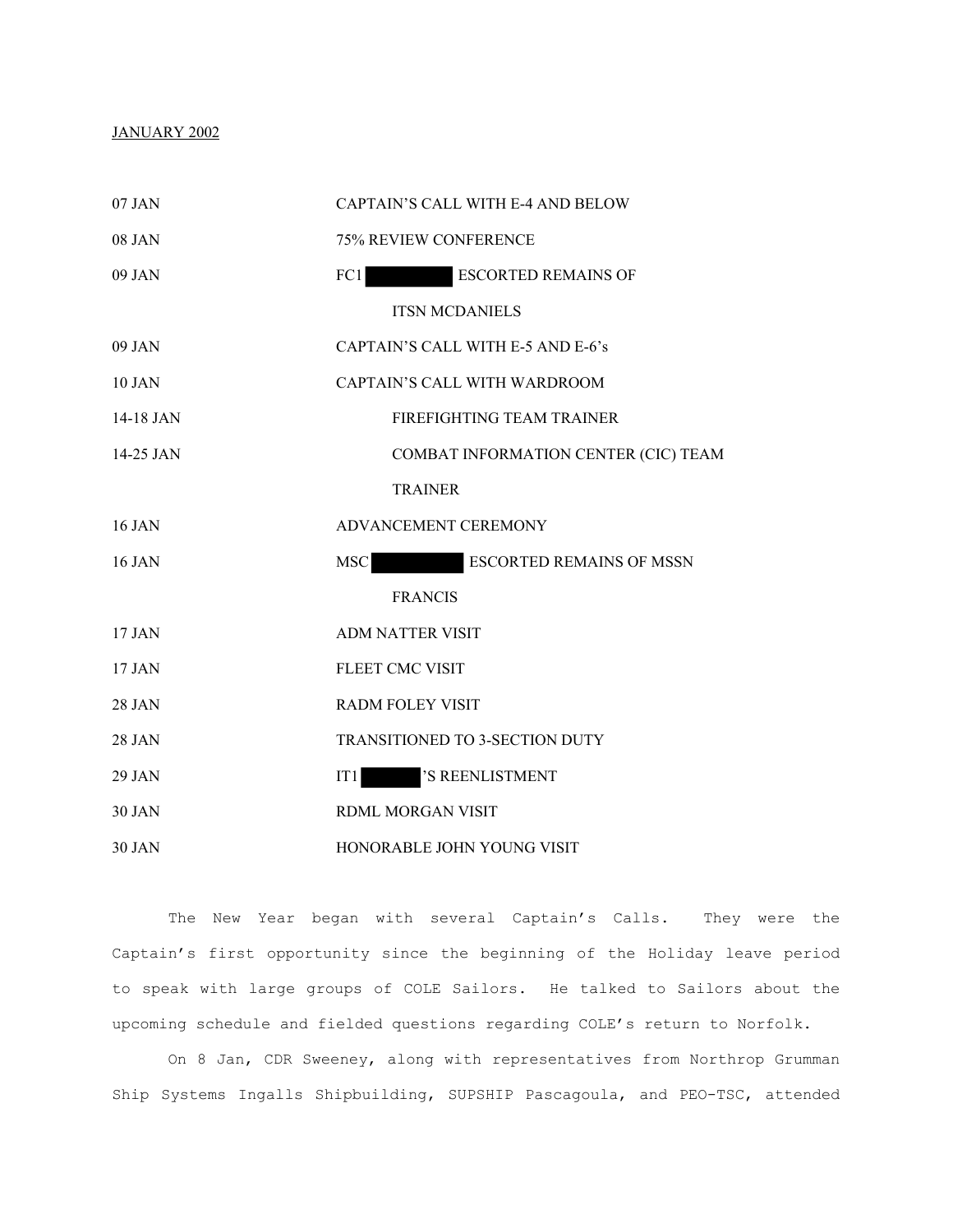the 75% Review Conference in Pascagoula, MS. The meeting addressed shipyard progress toward the goal of having COLE ready to sail away in April 2002.

January held tremendous training opportunities. Hose Teams from Repair Lockers 2, 3, and 5, and the "Crash and Smash" team traveled to Mayport, FL, for invaluable training at the firefighting team trainer. Sailors and Officers from Combat Systems, Weapons, and Operations Departments attended the Aegis CIC Team Trainer in Wallops Island, VA.

On 16 January, three COLE Sailors advanced in rate. STG3 advanced to Third Class following "A" school, GSE1 became a First Class Petty Officer following the September exam cycle, and by besting a strong field of candidates, PN2 was selected for "capping" to Second Class Petty Officer.

ADM Robert J. Natter, Commander-in-Chief, U.S. Atlantic Fleet, and Master Chief Thomas Hefty, Fleet Master Chief, visited COLE on 17 Jan. Their visit included a tour of the ship and a question and answer session with Sailors. The highlight of ADM Natter's visit was a ceremony on the forecastle during which he administered the oath of reenlistment to IT1 (SW)

28 Jan marked COLE's transition from an arduous "port and starboard" rotation to a three duty section rotation. The transition to three sections was possible because enough Sailors had returned from remote training locations and enough new crewmembers had reported to give COLE her first muster of over 250 personnel.

.

The month of January ended with several VIP tours. RADM Jay Foley III, Commander, Naval Surface Force, U.S. Atlantic Fleet, presented awards to COLE Sailors, and Force Master Chief, William Slingerland, met and spoke with COLE Sailors. RADM John Morgan, Commander, ENTERPRISE Battle Group visited COLE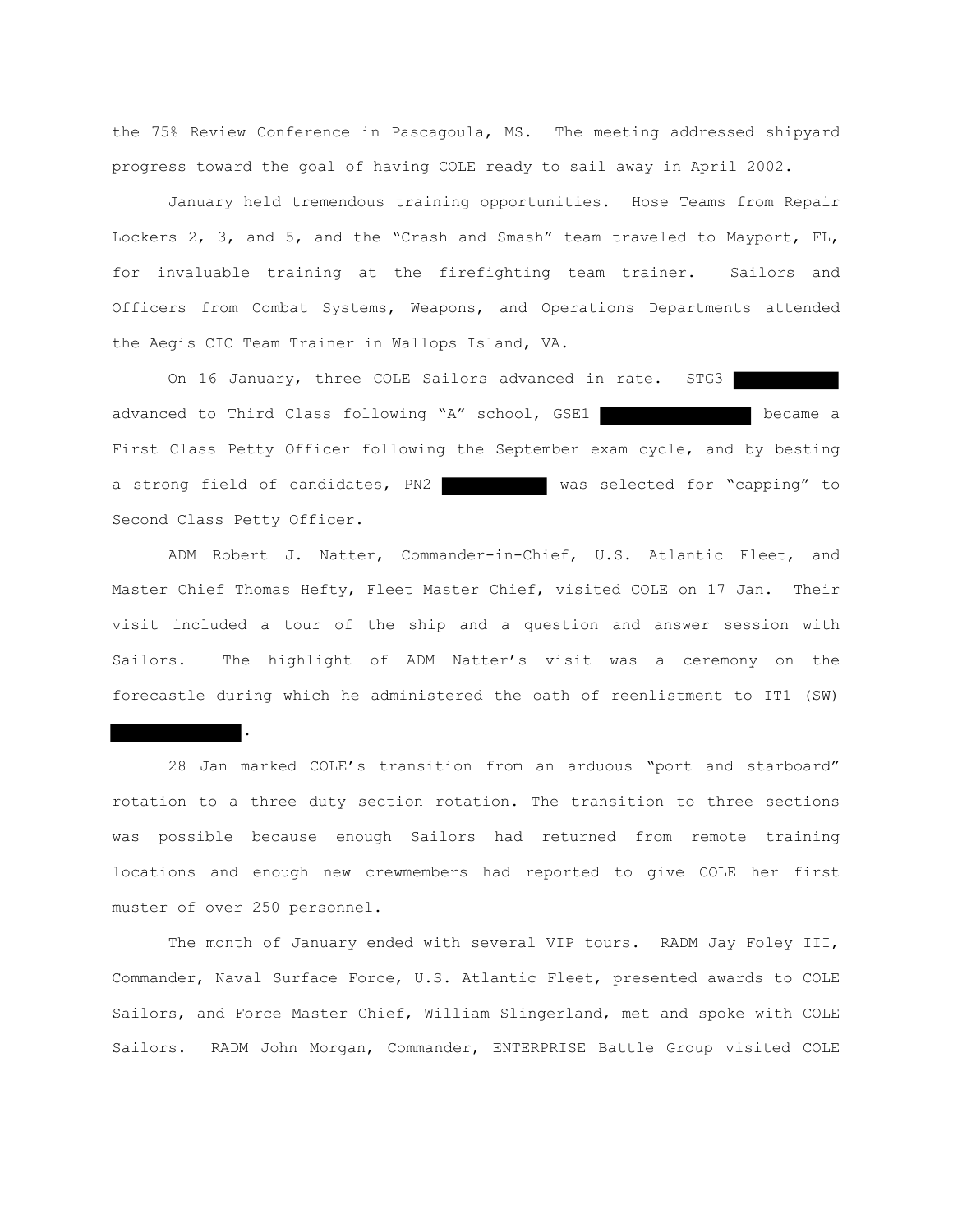on 30 Jan. RADM Morgan welcomed everyone to the ENTERPRISE Battle Group and answered questions concerning the upcoming deployment schedule.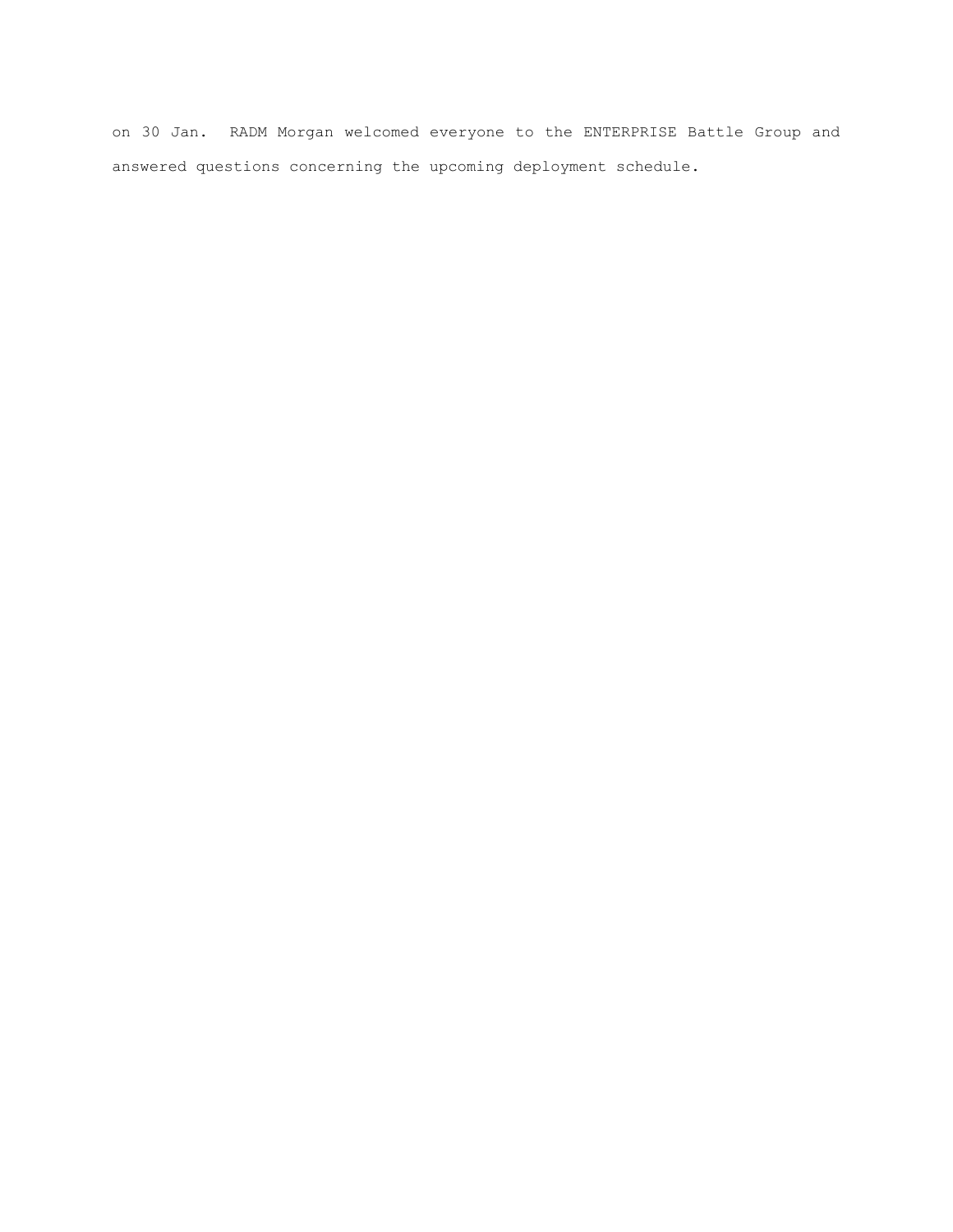### FEBRUARY 2002

| 01 FEB        | <b>EWCS</b><br>'S REENLISTMENT            |  |
|---------------|-------------------------------------------|--|
| 01 FEB        | ' PROMOTION TO LIEUTENANT<br><b>LTJG</b>  |  |
| <b>02 FEB</b> | CO'S CALL WITH CPO'S AND OFFICERS         |  |
| 03 FEB        | SUPER BOWL XXXVI IN NEW ORLEANS           |  |
| 06 FEB        | CO'S CALL WITH THE WARDROOM               |  |
| 07 FEB        | <b>AWARDS CEREMONY</b>                    |  |
| <b>08 FEB</b> | 'S REENLISTMENT<br>STG2 B                 |  |
| 11-18 FEB     | <b>OHSAT</b>                              |  |
| <b>12 FEB</b> | NAVAL SAFETY CENTER VISIT                 |  |
| <b>19 FEB</b> | FAMILY SUPPORT GROUP MEETING              |  |
| <b>21 FEB</b> | CO'S CALL WITH FIRST CLASS PETTY OFFICERS |  |
| 22-28 FEB     | <b>SEMATI</b>                             |  |
| 26-27 FEB     | COMMODORE HOLLOWAY VISIT                  |  |
| 26-27 FEB     | CREW CERTIFICATION (CREWCERT) PHASE I     |  |

EWCS (SW) and STG2 reenlisted in the month of February. Congratulations to both Sailors for their decisions to continue their Naval careers!

COLE Sailors had the unique opportunity of performing colors in the New Orleans Super Dome for Super Bowl XXXVI, pairing the New England Patriots versus the St. Louis Rams. Many will remember the game's unexpected ending, as New England shocked St. Louis, but for  $IT1$ ,  $STG2$ ,  $IT3$ , and  $SA$ 

, the highlight of the Super Bowl was the pre-game. These COLE Sailors proudly represented USS COLE and the Navy with their flawless execution of colors for the crowd of over 80,000 and a home viewing audience in the millions.

On 7 Feb, COLE Sailors of the Year were announced. Following an extremely competitive selection process, OS2 and TM1 were chosen as the Junior and Senior Sailors of the Year, respectively.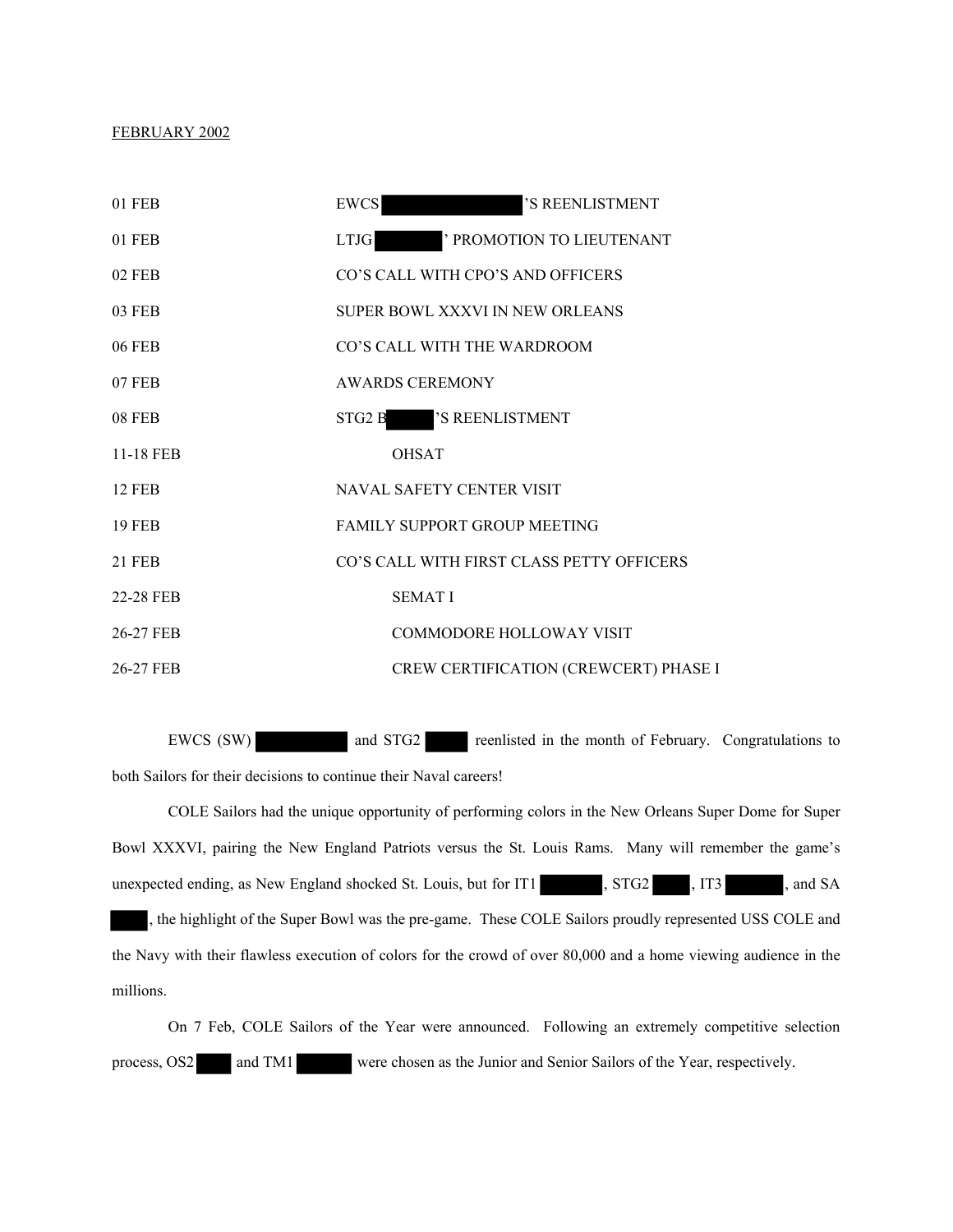On 19 Feb, the Captain and CMDCM Moore attended the Family Support Group meeting in Norfolk, VA. The meeting served as another opportunity for family and friends of COLE Sailors to gather for a question-andanswer session with COLE's leadership. Some of the topics discussed at the meeting included the status of repairs, COLE's homecoming, and the ship's schedule for the upcoming months.

From 26-27 Feb, Captain Daniel Holloway, Commander, Destroyer Squadron EIGHTEEN, visited COLE. During his tour of the ship, CAPT Holloway focused his attention on Engineering spaces and had the opportunity to observe a main space fire drill. During his visit, the Commodore also conducted Crew Certification Phase I for the ship. This initial phase of Crew Certification was an opportunity to review ship's instructions, Underway Watchbills, and Watchbill Replacement Plans.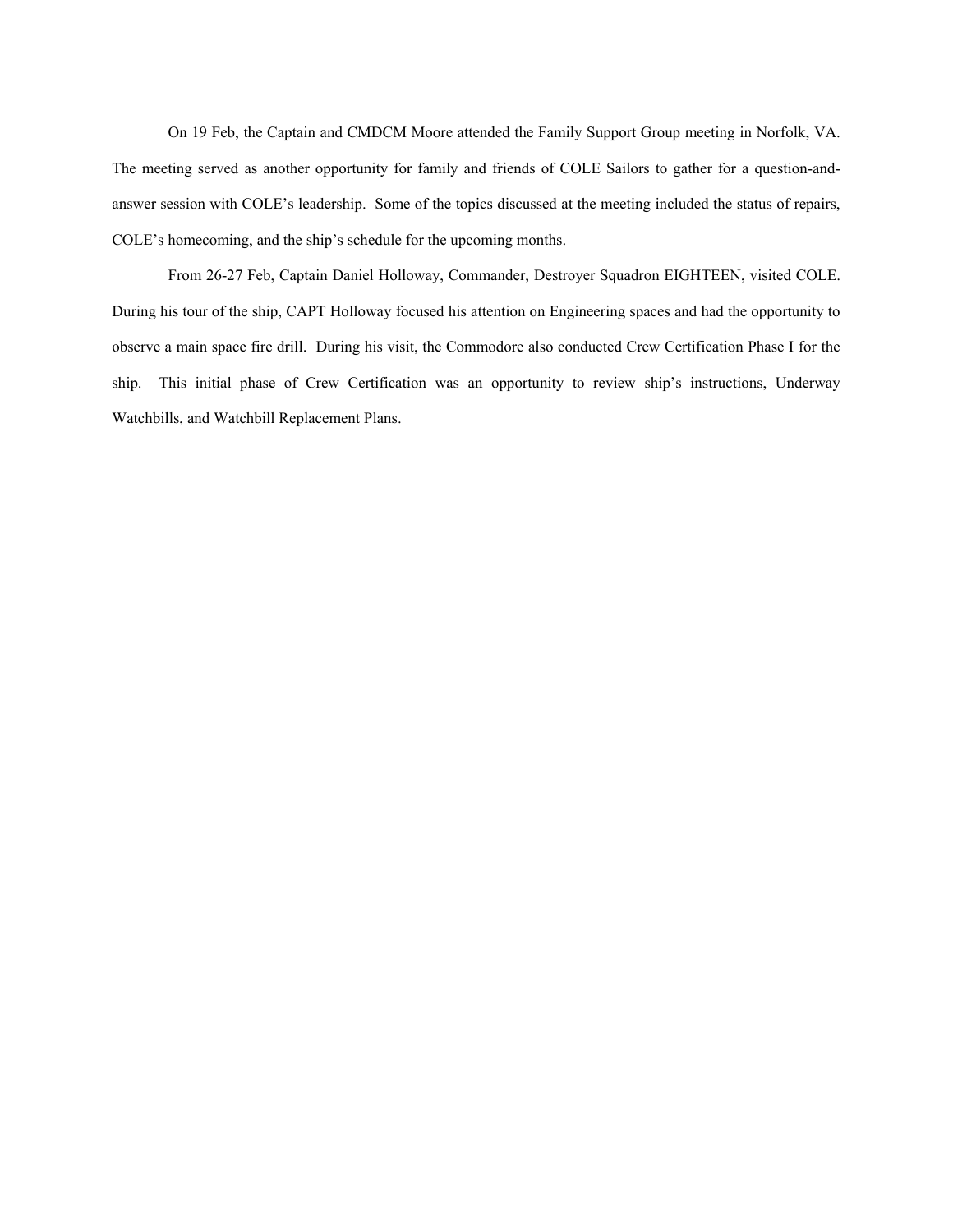### MARCH 2002

| $01$ MAR      | SAILOR OF THE YEAR RECOGNITION CEREMONY    |
|---------------|--------------------------------------------|
| 01 MAR        | CO'S CALL WITH ALL HANDS                   |
| 04-08 MAR     | <b>LTT</b>                                 |
| 08 MAR        | MOVE ABOARD AND FIRST MEAL ON BOARD        |
| 12-14 MAR     | <b>AVIATION CERTIFICATION</b>              |
| <b>13 MAR</b> | UNDERWAY FOR BERTHSHIFT                    |
| 18-22 MAR     | PRE LIGHT OFF ASSESSMENT ASSIST VISIT      |
| <b>18 MAR</b> | AND GM1 'S REENLISTMENT<br>YN <sub>2</sub> |
| <b>18 MAR</b> | DISBURSING OFFICER DFC REQUEST             |
| <b>19 MAR</b> | <b>COMMODORE HOLLOWAY VISIT</b>            |
| 27-28 MAR     | MOCK LIGHT OFF ASSESSMENT                  |
| 27 MAR        | CMS ADVICE AND ASSISTANCE VISIT            |
| 28 MAR        | <b>MASTER CHIEF RESULTS ANNOUNCED</b>      |

The month opened with a recognition ceremony for COLE's Senior Sailor of the Year, TM1 , and Junior Sailor of the Year, OS2 . In keeping with an annual tradition, the Broward County Navy Days from Ft. Lauderdale, FL, were present at the ceremony to honor these Sailors. Mid-month, YN2 and GM1 both chose to reenlist and continue their Naval careers. The month closed with Commander Sweeney's announcement that two of COLE's Senior Chiefs were selected for the rank of Master Chief Petty Officer. Congratulations to BMCM (SW) and FCCM (SW)

The first week of March was spent making final preparations for the crew's move aboard. On 08 March, berthing spaces, the galley, the Ship's Store, and other ship's services re-opened and were ready to support the crew.

Several assist teams and inspection teams visited throughout the month to ensure COLE would be ready to sail in April. The Aviation Certification team inspected the material readiness of the flight deck and the qualifications of those personnel assigned to the flight deck crew. COLE was deemed ready to safely execute flight operations. A CMS assist team visited to review accountability procedures and COLE's maintenance of COMSEC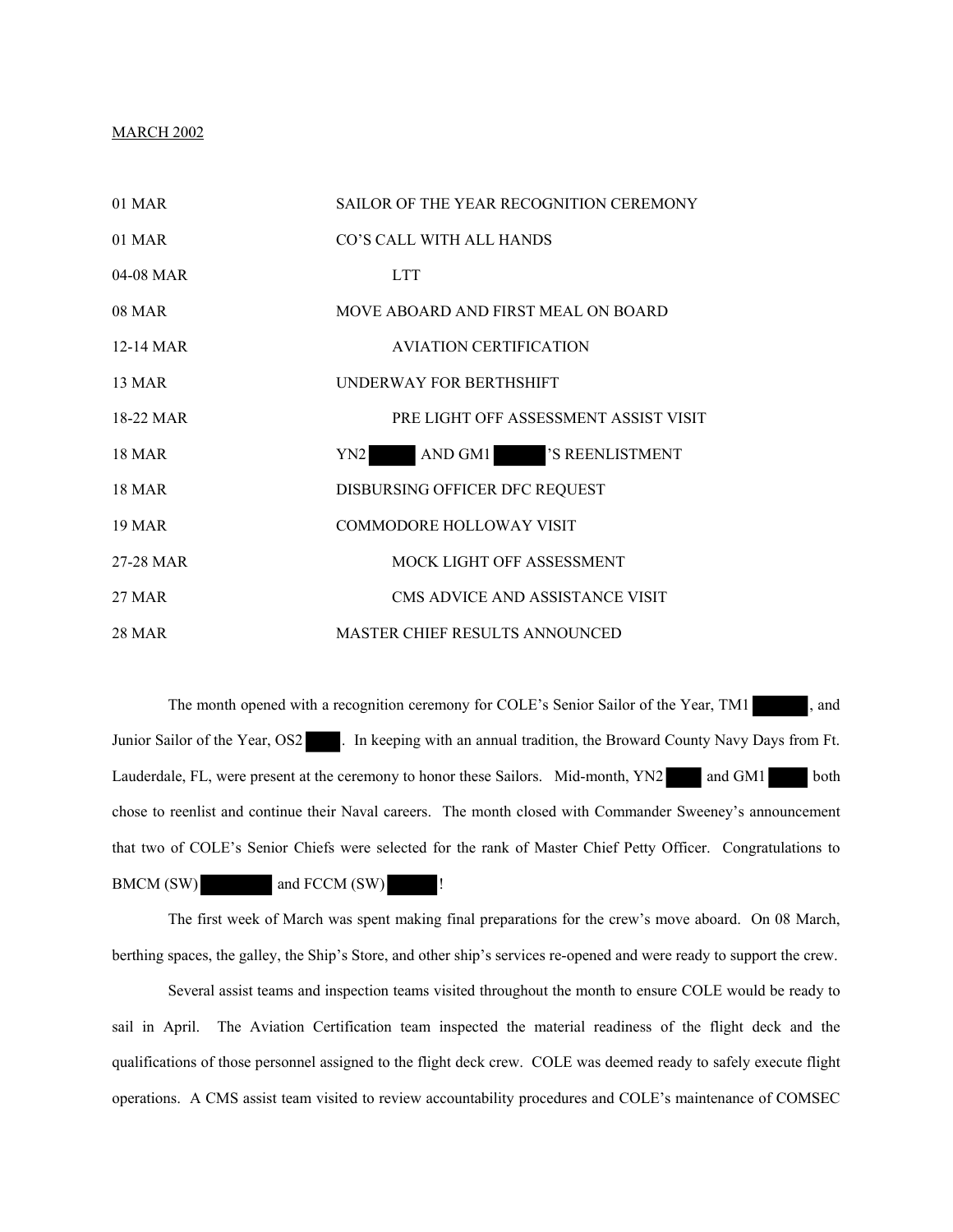material. The CMS assist team also provided valuable training to personnel who are responsible for handling COMSEC material.

The primary focus for the month of March was on the upcoming Light of Assessment (LOA). The Engineers worked tirelessly in preparing their spaces and equipment for underway operations. Sailors outside of the Engineering Department also got involved by assuming important roles in repair lockers and by participating in field days of engineering spaces. Personnel from the Afloat Training Group visited to assist in the identification and correction of discrepancies. During a "mock LOA," a group of inspectors from DESRON EIGHTEEN spent two days going through cold checks, reviewing Engineering programs, and critiquing a Main Space Fire Drill. After weeks of perseverance and training, the Engineers were deemed ready to conduct Light Off Assessment early next month.

#### APRIL 2002

| $02-04$ APR | LIGHT OFF ASSESSMENT                            |
|-------------|-------------------------------------------------|
| 05 APR      | REHEARSAL FAST CRUISE                           |
| 06 APR      | ORDNANCE ONLOAD                                 |
| 07 APR      | REHEARSAL FAST CRUISE                           |
| 08 APR      | <b>CREW CERTIFICATION PHASE II ADMIN REVIEW</b> |
| 08 APR      | SHIP INSPECTION BY COMMODORE HOLLOWAY           |
| 09 APR      | <b>CREW CERTIFICATION PHASE II FAST CRUISE</b>  |
| 10 APR      | UNDERWAY TO CONDUCT DOCK TRIALS                 |
| 11 APR      | <b>SAFETY STANDOWN</b>                          |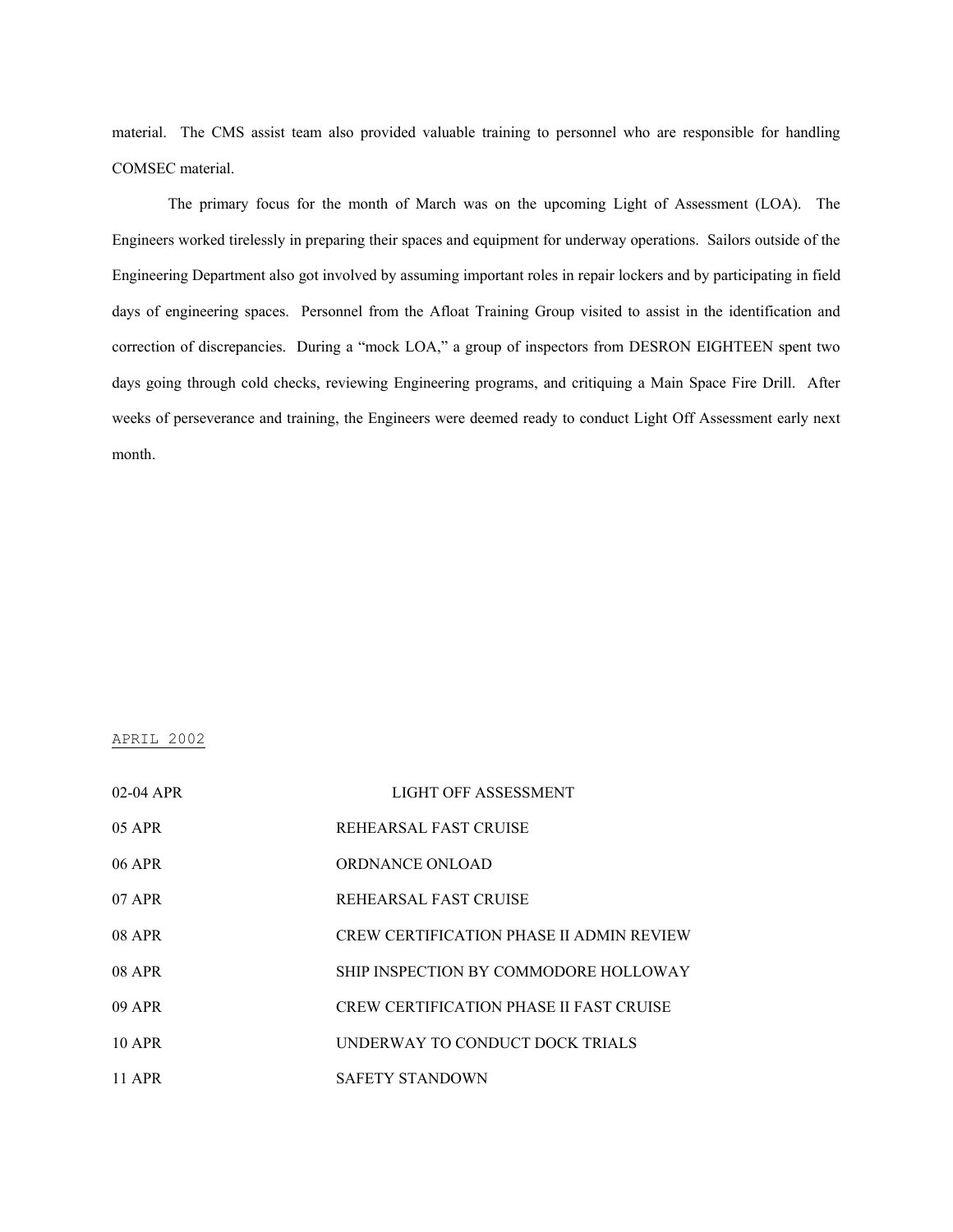| $12-13$ APR   | UNDERWAY FOR SEA TRIALS                  |
|---------------|------------------------------------------|
| 14 APR        | <b>SHIP'S PICNIC</b>                     |
| 17-18 APR     | PERSONAL VEHICLES SHIPPED TO NORFOLK     |
| <b>18 APR</b> | <b>AWARDS CEREMONY</b>                   |
| <b>18 APR</b> | VIP, MEDIA, AND COLE FAMILY TOURS        |
| <b>19 APR</b> | <b>SAIL AWAY CEREMONY</b>                |
| 19-25 APR     | UNDERWAY ENROUTE NORFOLK, VIRGINIA       |
| <b>20 APR</b> | CIWS AND 5" GUN PACFIRE                  |
| 21 APR        | 9MM AND SHOTGUN FAMFIRE                  |
| 21 APR        | FLIGHT DECK PICNIC                       |
| 21 APR        | SPY RADAR TRACKING EXERCISE              |
| 22 APR        | GENERAL QUARTERS FOR MAJOR LUBE OIL LEAK |
| 22 APR        | <b>AWARDS CEREMONY</b>                   |
| 22 APR        | SESEF RANGE TACAN CERT AND RADAR CAL     |
| 22 APR        | <b>FLIGHT OPERATIONS</b>                 |
| 22-24 APR     | INDOCTRINATION FOR NEW CREW MEMBERS      |
| <b>23 APR</b> | BRIEF STOP FOR FUEL IN MAYPORT, FLORIDA  |
| 23 APR        | PRECISION ANCHORAGE                      |
| 23 APR        | ' REENLISTMENT<br><b>HTC</b>             |
| 23 APR        | FC2<br>'S REENLISTMENT                   |
| 23 APR        | FLIGHT SERVICES FOR TRACKING EXERCISE    |
| 24 APR        | NIXIE AND TACTAS OPERATIONS              |
| <b>25 APR</b> | HOMECOMING CEREMONY NORFOLK, VIRGINIA    |
| <b>25 APR</b> | TRANSITION TO FOUR SECTION DUTY          |
| 26-30 APR     | INPORT FOR MAINTENANCE AVAILABILITY      |

Before COLE could return to sea and to the fleet, the ship and crew had to prove they were ready. SURFLANT's Light Off Assessment inspection team spent three days examining COLE's engineering plant and the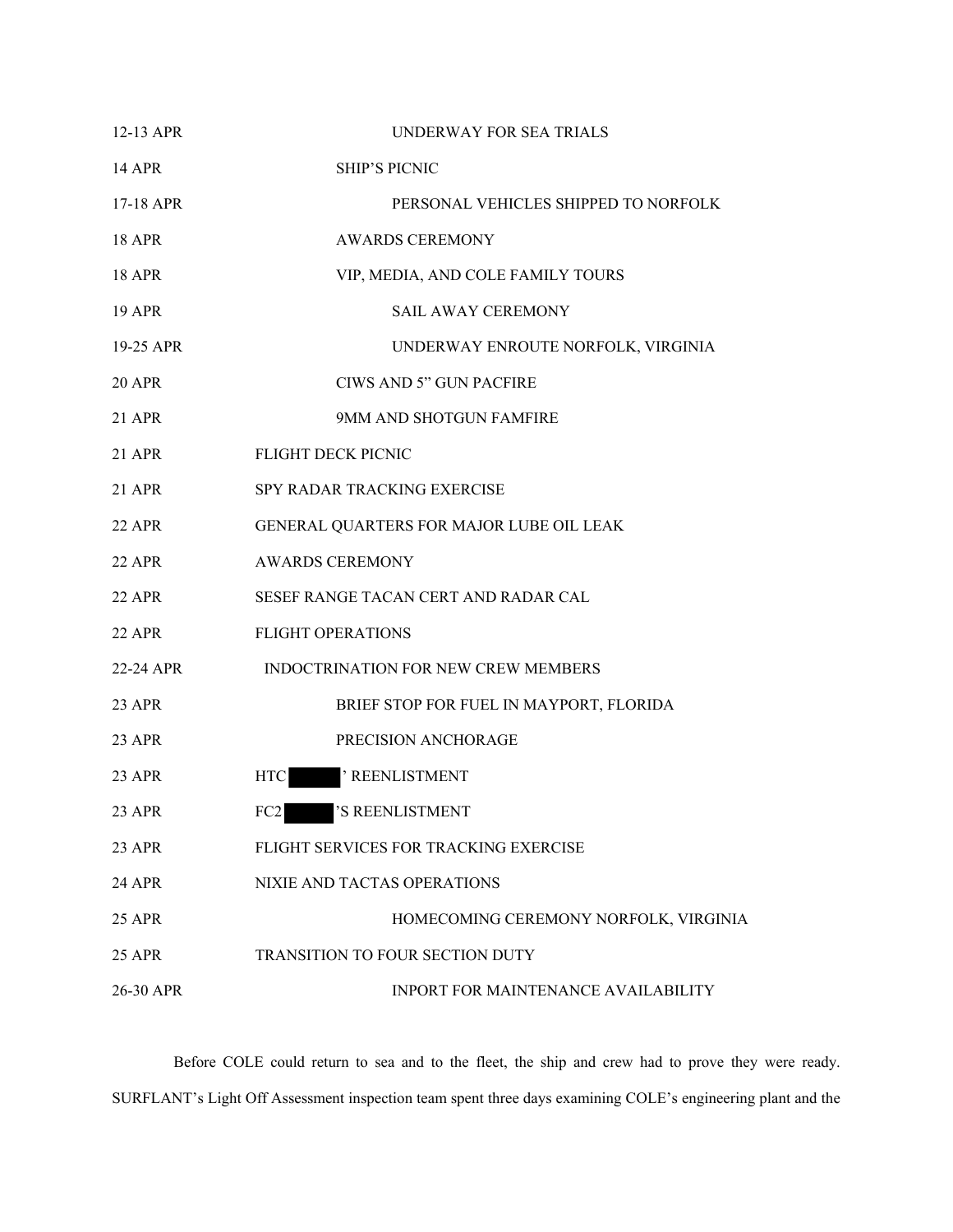Engineering Department's administrative and safety programs. They deemed COLE's engineering plant ready for operations. With the Light Off Assessment complete, attention shifted to Phase II of Crew Certification. Commodore Holloway and members of his staff inspected the entire ship and reviewed COLE's watchbills and instructions. During the Fast Cruise portion of Crew Certification, the Combat Systems and Seamanship Training Teams executed drill packages that demonstrated Bridge and Combat watchstanders' proficiency.

On 12 April, for the first time in eighteen months, COLE returned to sea under her own power. The twoday Sea Trials period was the first true test of the engineering plant and several of COLE's combat systems. The ship performed exceptionally well. In celebration of the successful completion of Sea Trials, the City of Pascagoula hosted a picnic for the crew.

The crew spent the next week making final preparations for the transit back to Norfolk, Virginia. CDR Sweeney presented Navy and Marine Corps Achievement Medals to LCDR and CWO2 for their dedication to COLE, and he thanked other key members of the Ingalls team by appointing them "Honorary Determined Warriors." On the  $18<sup>th</sup>$ , the ship opened the brow to VIP's including Mississippi legislators, family members of SGT Cole, and members of the press. The ship's Sail Away Ceremony took place on the pier the following day, 19 April. Guest speakers included: Retired RADM Philip Durr, President of Northrop Grumman Ship Systems; RADM John Morgan, Commander ENTERPRISE Battlegroup; the Honorable John J. Young, Jr., Assistant Secretary of the Navy (RDA); and CDR Sweeney. Mr. Young awarded LCDR and CWO2

Meritorious Service Medals signed by President Bush.

The week-long transit back to Norfolk, Virginia, afforded the crew a chance to operate and test several combat and weapons systems including the SPY Radar, SLQ-32, TACAN, NIXIE, and TACTAS. COLE conducted flight operations with an SH-60B and performed a precision anchorage. CDR Sweeney awarded GSM2 , DC3 DCFN , and FN Navy and Marine Corps Achievement Medals for their rapid response to a

major lube oil leak in Main Engine Room Number Two that occurred in the early hours of 22 April.

Sailors manned the rails as COLE arrived at Norfolk Naval Station on the rainy morning of 25 April. Family members of the Sailors who were killed in Yemen were present on the pier and came aboard for a private tour. For COLE's current crewmembers, separated from their families for months, the homecoming was joyous.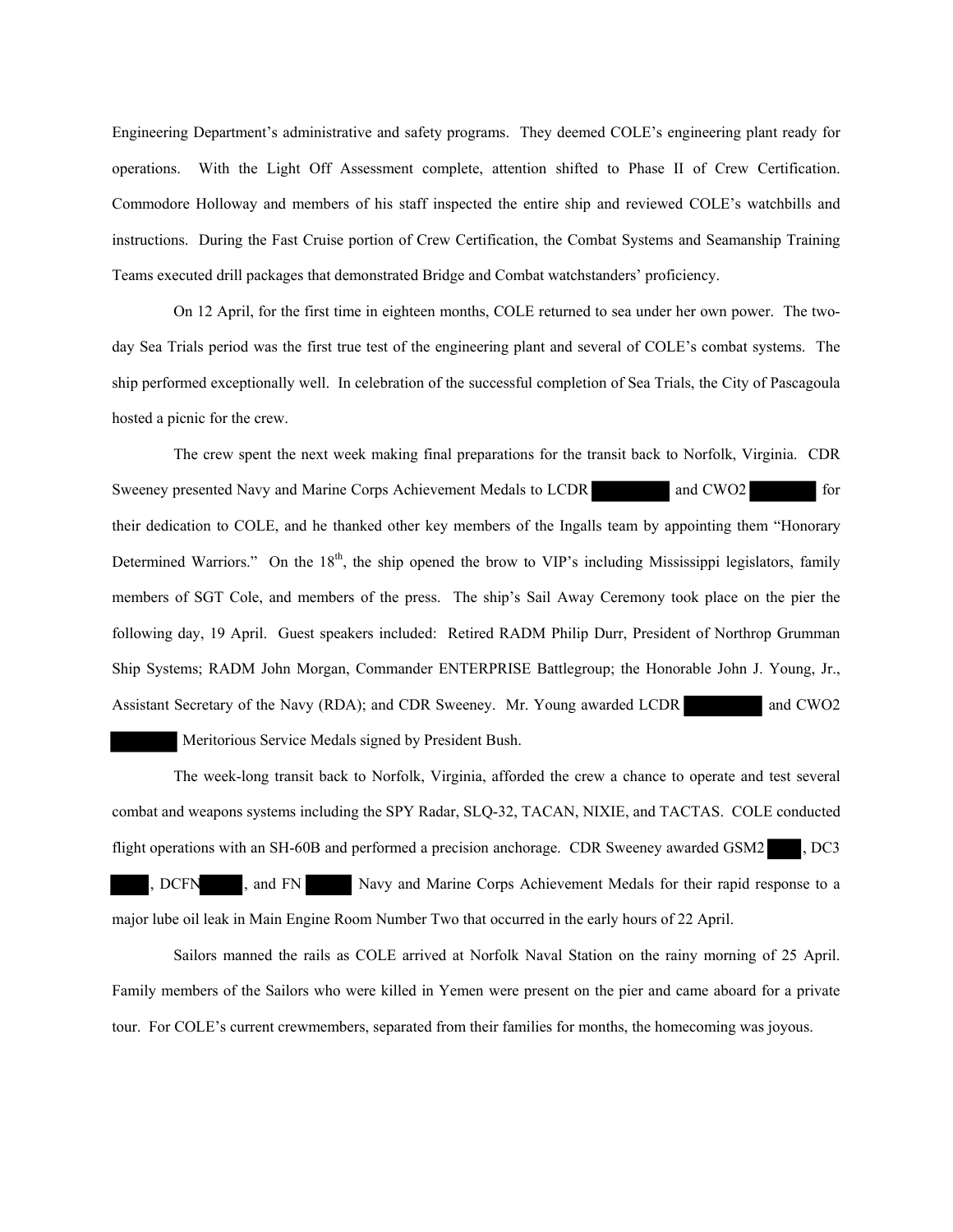COLE had rejoined the Atlantic Fleet and immediately began a typical training schedule. The final days of April commenced COLE's six-week maintenance availability, including SEMAT II and C5RA inspections, and the ship commenced in earnest preparations for June's INSURV and August's CSSQT.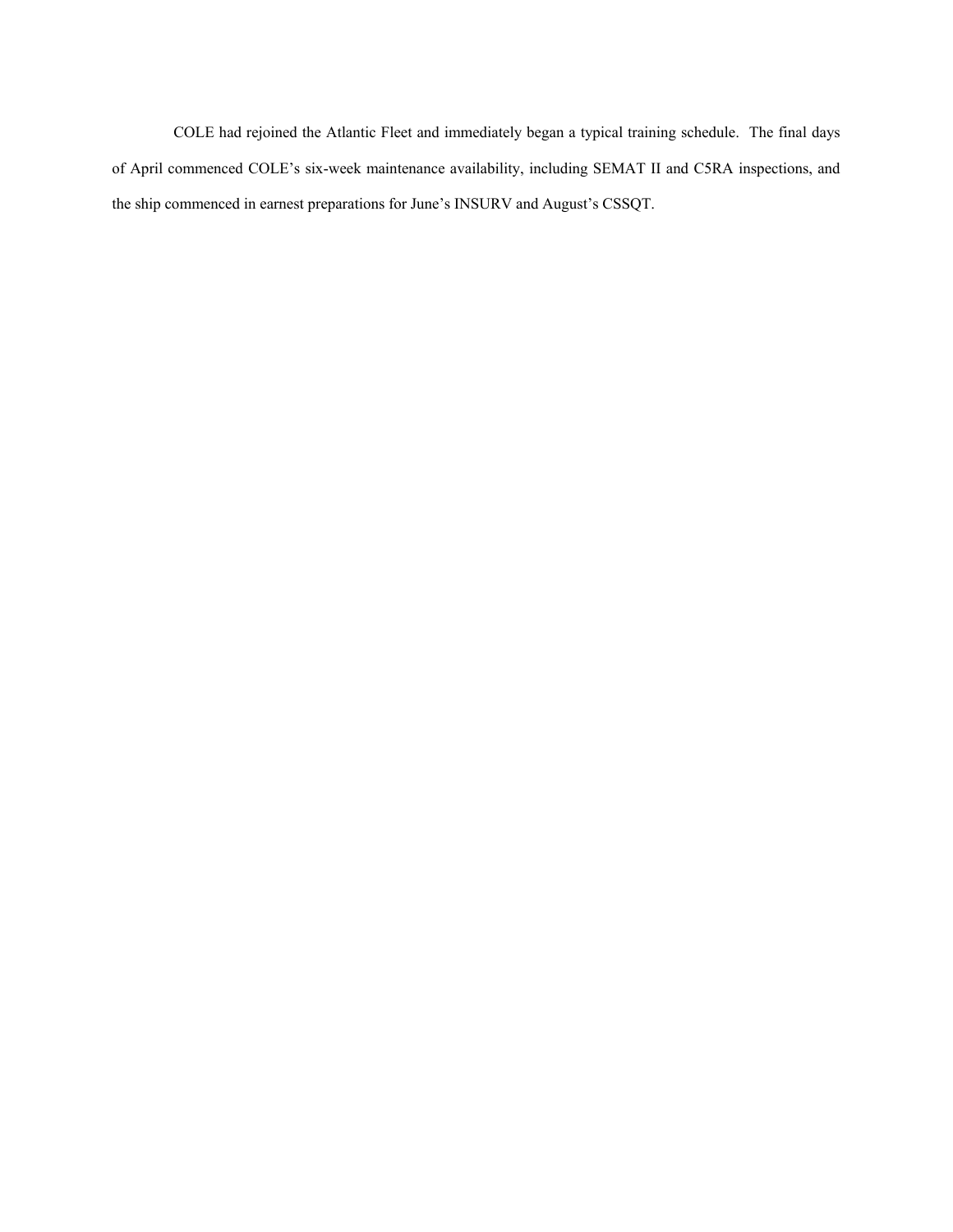# MAY 2002

| 01 MAY        | ORDNANCE ONLOAD                           |
|---------------|-------------------------------------------|
| 01-10 MAY     | <b>SEMAT II/C5RA</b>                      |
| 06-08 MAY     | <b>LEPS</b>                               |
| 06-24 MAY     | <b>FMAV</b>                               |
| 06-24 MAY     | <b>SISCAL</b>                             |
| 06 MAY        | <b>REENLISTMENT</b><br>FC3                |
| 06 MAY        | 'S REENLISTMENT<br>FC3                    |
| 06 MAY        | <b>COMMODORE VISIT FOR INSURV MEETING</b> |
| 07 MAY        | <b>COLE LICENSE PLATE CEREMONY</b>        |
| 09 MAY        | 100% AWARDS BOARD VTC                     |
| <b>10 MAY</b> | SPOUSE APPRECIATION LUNCH                 |
| <b>10 MAY</b> | 'S REENLISTMENT<br>PC <sub>3</sub>        |
| 13 MAY        | NORFOLK COLLEGIATE 6TH GRADE TOUR OF SHIP |
| 13-18 MAY     | <b>DEGAUSSING GROOM</b>                   |
| <b>14 MAY</b> | <b>SAFETY ASSIST</b>                      |
| <b>14 MAY</b> | FC3<br>'S REENLISTMENT                    |
| 15 MAY        | 'S REENLISTMENT<br>GM <sub>2</sub>        |
| 15 MAY        | <b>COMDESRON EIGHTEEN EKMS INSPECTION</b> |
| 15-17 MAY     | <b>CSSQT HM&amp;E</b>                     |
| 20-23 MAY     | ENV HEALTH ASSIST/IH SURVEY               |
| <b>21 MAY</b> | <b>REFUELING</b>                          |
| 22-24 MAY     | <b>OHSAT</b>                              |
| 23-24 MAY     | <b>ATG MATT</b>                           |
| <b>25 MAY</b> | CITY OF NORFOLK MEMORIAL DEDICATION       |
| <b>29 MAY</b> | NIGHT FLIGHT OPERATIONS                   |
| <b>30 MAY</b> | <b>SESEF RANGE</b>                        |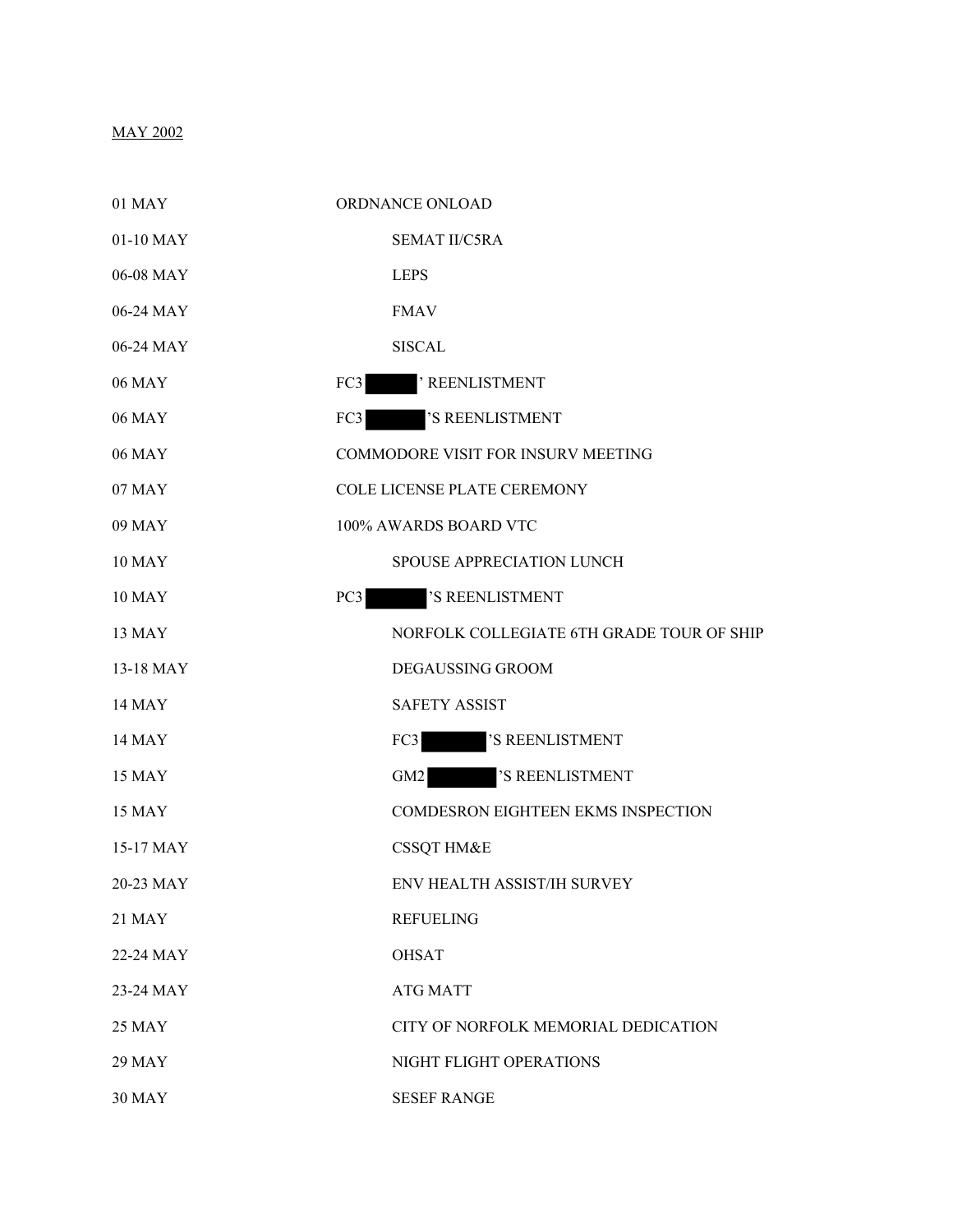Five sailors reenlisted in the month of May. Congratulations to FC3 , FC3 , PC3 , FC3

# and GM2 for staying Navy!

The community was just as excited as the crew to have COLE back in Norfolk. The citizens of Virginia signed a petition to create a state license plate dedicated to the memory of the Sailors who were killed in Yemen. On 07 May, the Governor Mark Warner of Virginia toured the ship before attending the "COLE License Plate" ceremony at the COLE Memorial. At the Spouse Appreciation Lunch on 10 May, the Commanding Officer expressed his gratitude for the support and dedication of the spouses of COLE Sailors. On 13 May, sixth grade students from Norfolk Collegiate toured COLE.

The month of May was devoted to making preparations for COLE's 10-14 June INSURV. All hands worked tirelessly to ensure that the material condition of the ship and its equipment would meet the standards of the Board of Inspection and Survey. SIMA Norfolk worked with COLE during the ship's Fleet Maintenance Availability (FMAV) from 06-24 May. Numerous inspections and assist visits aided COLE in her preparations. SEMAT II technical representatives from FTSCLANT Norfolk assessed COLE's material readiness and provided assistance in correcting discrepancies. The C5RA team came aboard to inspect and groom COLE's combat systems suite. Industrial Hygiene and Environmental Health inspectors also came aboard to review and critique COLE's training and compliance with NAVOSH, medical and environmental protection programs.

On 23 and 24 May, the Maintenance Assessment Training Team from Afloat Training Group Norfolk conducted an inspection that mimicked and rehearsed the requirements of INSURV. The ATG team got underway with COLE 28-30 May to rehearse INSURV's underway requirements: a full-power demonstration of the Engineering plant, a "detect-to-engage" exercise in the anti-air Warfare area, an operational demonstration of the ship's anti-submarine capabilities, an anchor drop test, and tests and calibrations of the ship's communications systems.

On Memorial Day, The City of Norfolk held a ceremony at Harbor Park in downtown Norfolk. The City unveiled a Lone Sailor replica statue that was a gift from the Navy Memorial Foundation in Washington, DC, and they also unveiled individual plaques memorializing Navy tragedies that touched the Hampton Roads Area. CDR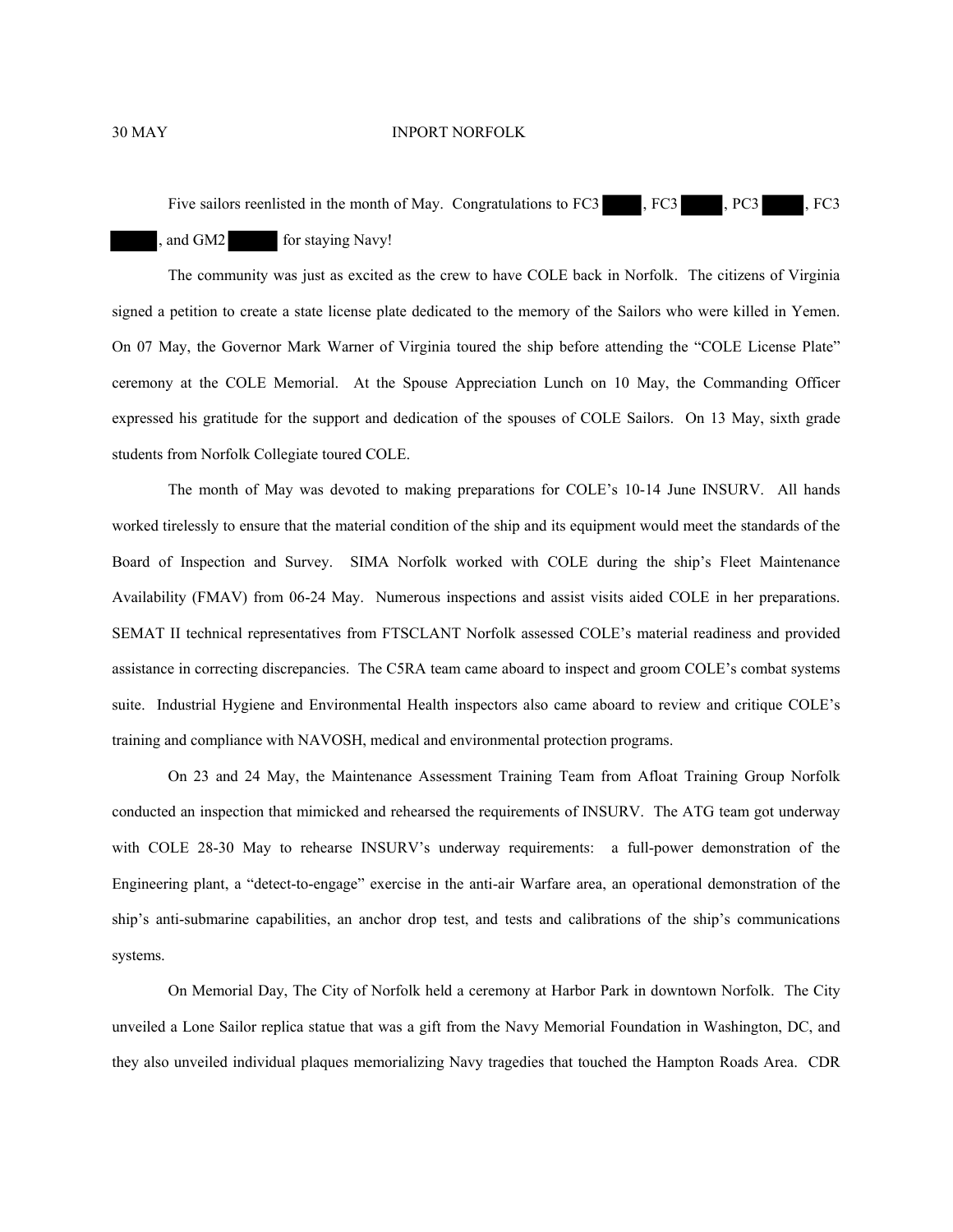Sweeney and CMDCM Moore unveiled the COLE plaque that was included as part of the memorial, and the same COLE color guard that trained for February's Super Bowl appearance performed at this ceremony as well.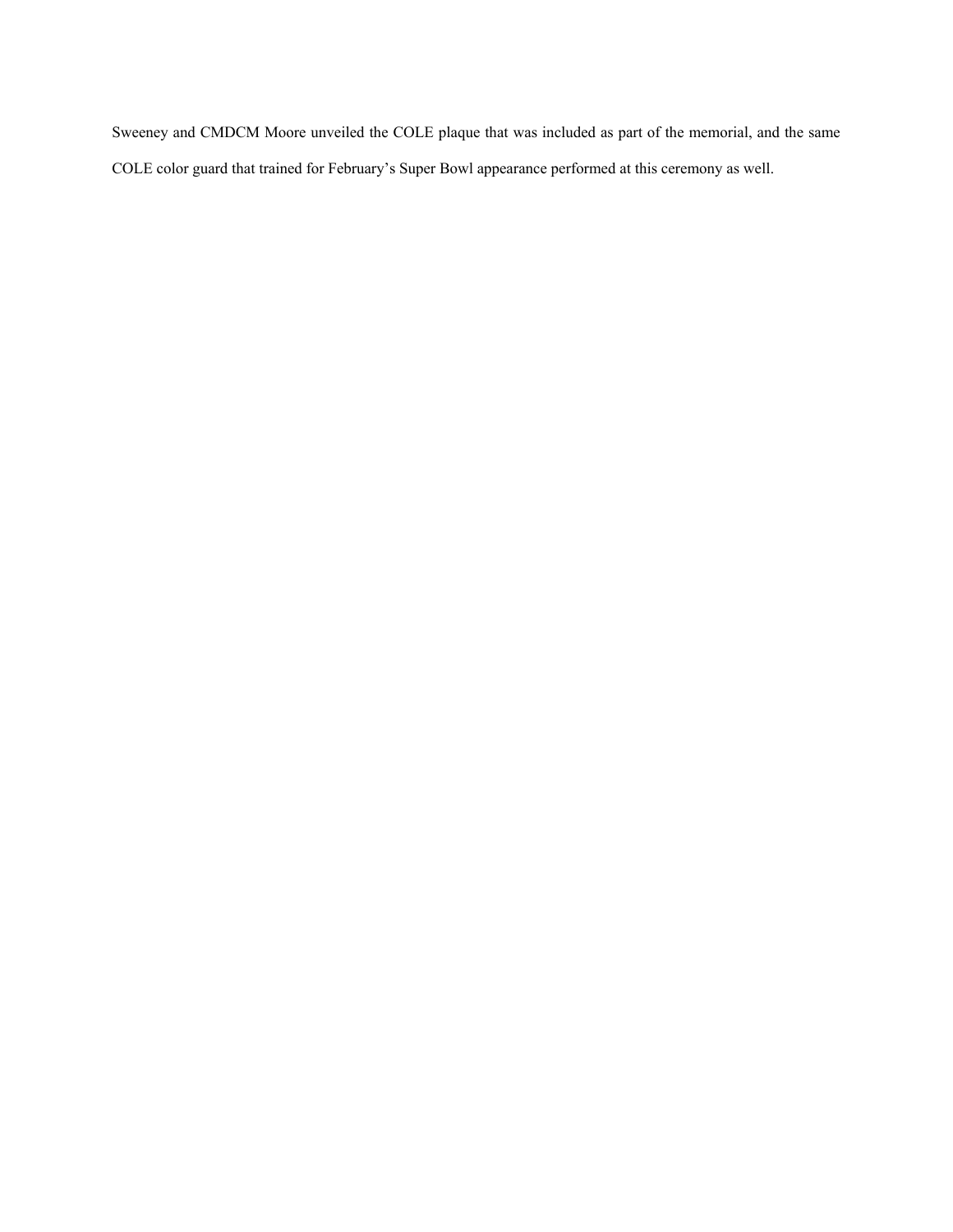## JUNE 2002

| 04 JUN        | DESRON 18 NAVIGATION CHECK RIDE     |
|---------------|-------------------------------------|
| 04-05 JUN     | UNDERWAY INSURV REHEARSAL           |
| 06 JUN        | 'S REENLISTMENT<br>QMC              |
| 07 JUN        | <b>INSURV COLD CHECKS REHEARSAL</b> |
| 07 JUN        | <b>ALL HANDS CALL</b>               |
| <b>08 JUN</b> | CO'S SHIP-WIDE ZONE INSPECTION      |
| 10-14 JUN     | <b>INSURV</b>                       |
| 12 JUN        | UNDERWAY DEMONSTRATIONS FOR INSURV  |
| $17$ JUN      | <b>CAPTAIN'S MAST</b>               |
| 18-20 JUN     | UNDERWAY FOR MIDSHIPMEN TRAINING    |
| $21$ JUN      | <b>FROCKING CEREMONY</b>            |
| <b>22 JUN</b> | <b>COLE FAMILY DAY CRUISE</b>       |
| 24 JUN        | <b>AMMUNITION ONLOAD</b>            |
| 24 JUN-19 JUL | PHASE II MIDSHIPMAN TRAINING        |
| 25-26 JUN     | INPORT UNDERWAY REPLENISHMENT       |
| <b>26 JUN</b> | PN <sub>2</sub><br>'S REENLISTMENT  |
| 27 JUN        | <b>CREMAINS TURNOVER CEREMONY</b>   |
| 28-30 JUN     | UNDERWAY FOR TRAINING               |
| <b>28 JUN</b> | FAS/CONREP WITH USNS LEROY GRUMMAN  |
| <b>29 JUN</b> | BURIAL AT SEA                       |
| 30 JUN        | <b>STEEL BEACH PICNIC</b>           |

Congratulations to QMC and PN2 for reenlisting in the month of June! Bravo Zulu to the Sailors whose advancement in rate was made official during a frocking ceremony held on 21 June:

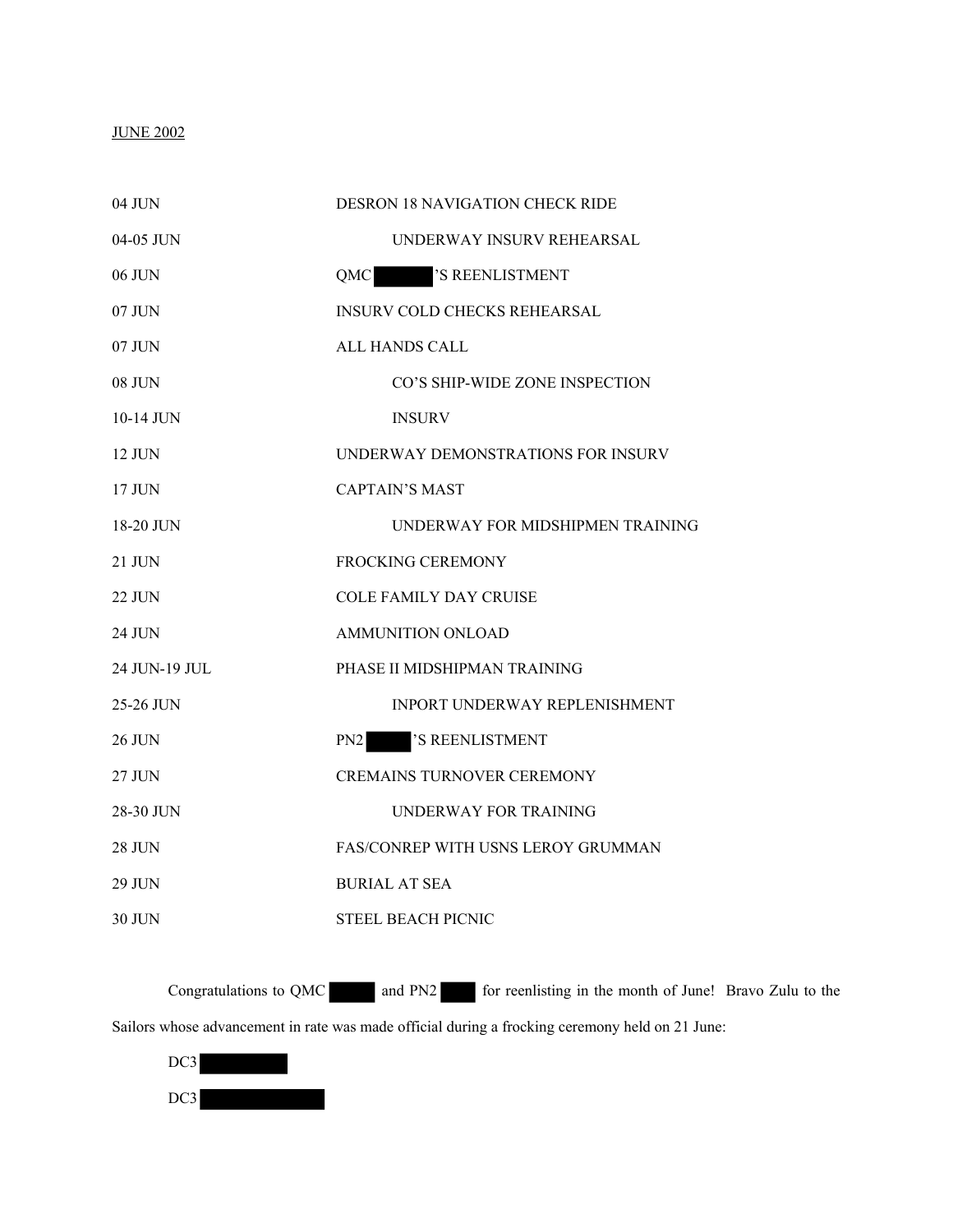

June was a successful month for COLE. On 04 Jun, COMDESRON EIGHTEEN embarked with a team of inspectors to evaluate the navigation team's performance during Sea and Anchor Detail. COLE passed this Navigational Check Ride with flying colors. The ship used the remainder of the underway period to polish the underway demonstrations required by INSURV. When the Board of Inspection and Survey arrived on 10 June, COLE was ready. The INSURV team was impressed with the ship's material condition, and after a series of successful inport system checks, the Board of Inspection and Survey deemed COLE ready for the underway portion of the inspection. On 12 June, the ship spent a long day at sea demonstrating the operability of her engineering plant and combat systems.

On 18 Jun, COLE and other ships from the waterfront took Third Class Midshipmen from the Naval Academy and Navy ROTC Units to sea. The schedule of events for the three day underway period included: DIVTACS, a Greyhound Race, ship handling drills, UNREP approaches, SRBOC firing, 5" and CIWS PACFIRE, and small arms FAMFIRE. The Midshipmen went away with an appreciation of ship driving and the capabilities of the Surface Navy. Later in the month, COLE hosted 5 Second Class Midshipman for their summer training cruise.

The Family Day Cruise was an opportunity for over 350 friends and family members of COLE Sailors to spend a day underway on the ship. The day's events included tours, static displays, F-14 fly-by's, and a steel beach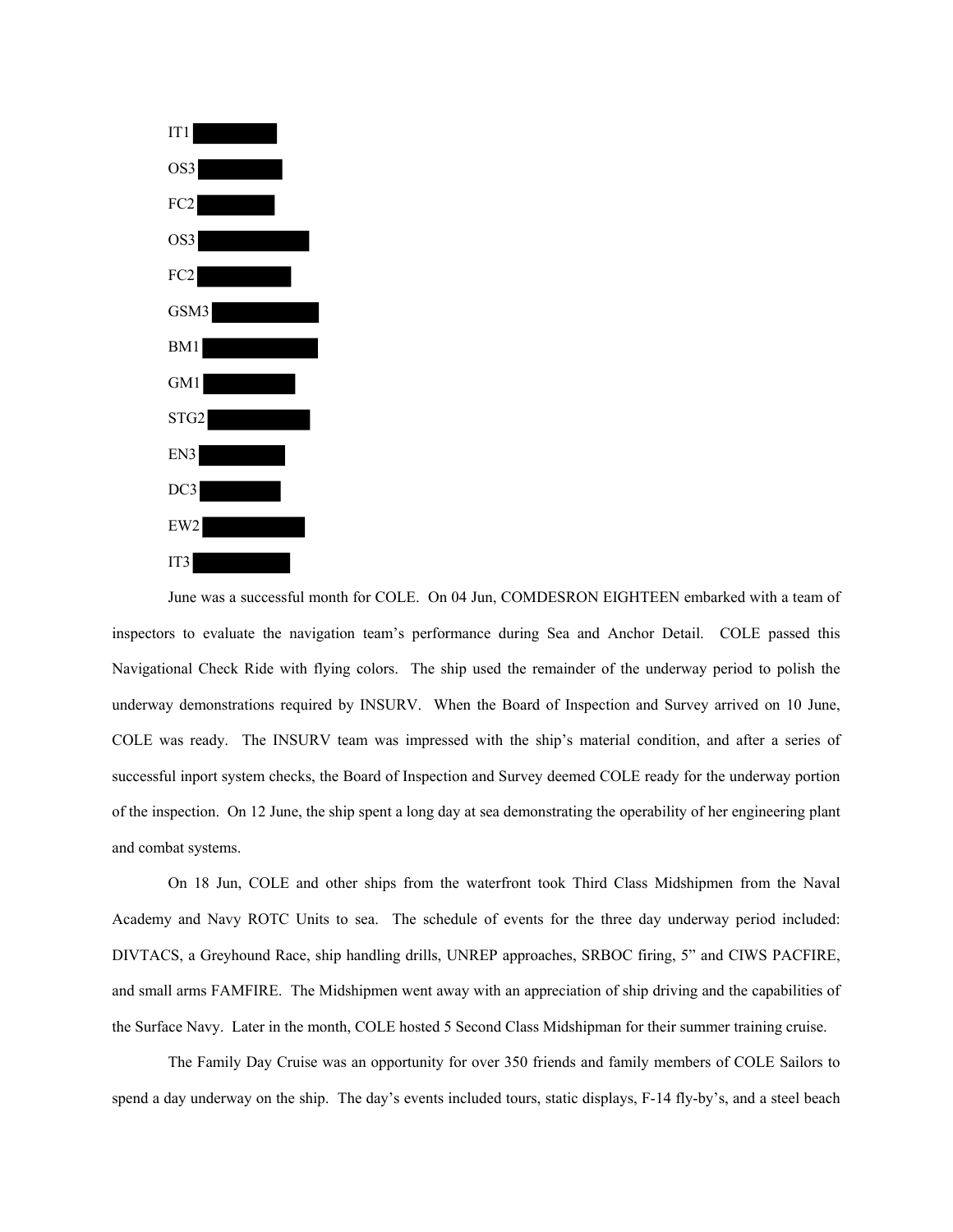picnic. Crewmembers' children spent part of the day learning about different ship systems and were rewarded with "Tiger" Enlisted Surface Warfare Specialist pins.

COLE spent the last week of June loading ammunition for August's CSSQT and training to conduct replenishment at sea evolutions. Rig teams trained inport by sending rigs across the pier to USNS Leroy Grumman. COLE got underway on 28 June and successfully completed her first underway replenishment. The underway period also provided an opportunity to exercise engineering casualty drills, train combat systems teams, and perform a precision anchorage.

On 27 June, in a ceremony on COLE's flight deck, the ship accepted the remains of EN2 Marc Ian Nieto, one of the Sailors killed in Yemen in October 2000. Petty Officer Nieto's family was onboard for the ceremony. His mother, Mrs. Sharon Priepke spoke to the crew, thanking them for honoring her son's memory and for their determination in bringing COLE back to the fleet. Petty Officer Nieto's Burial at Sea was performed off of the coast of Norfolk on 29 June, at 1832 hours.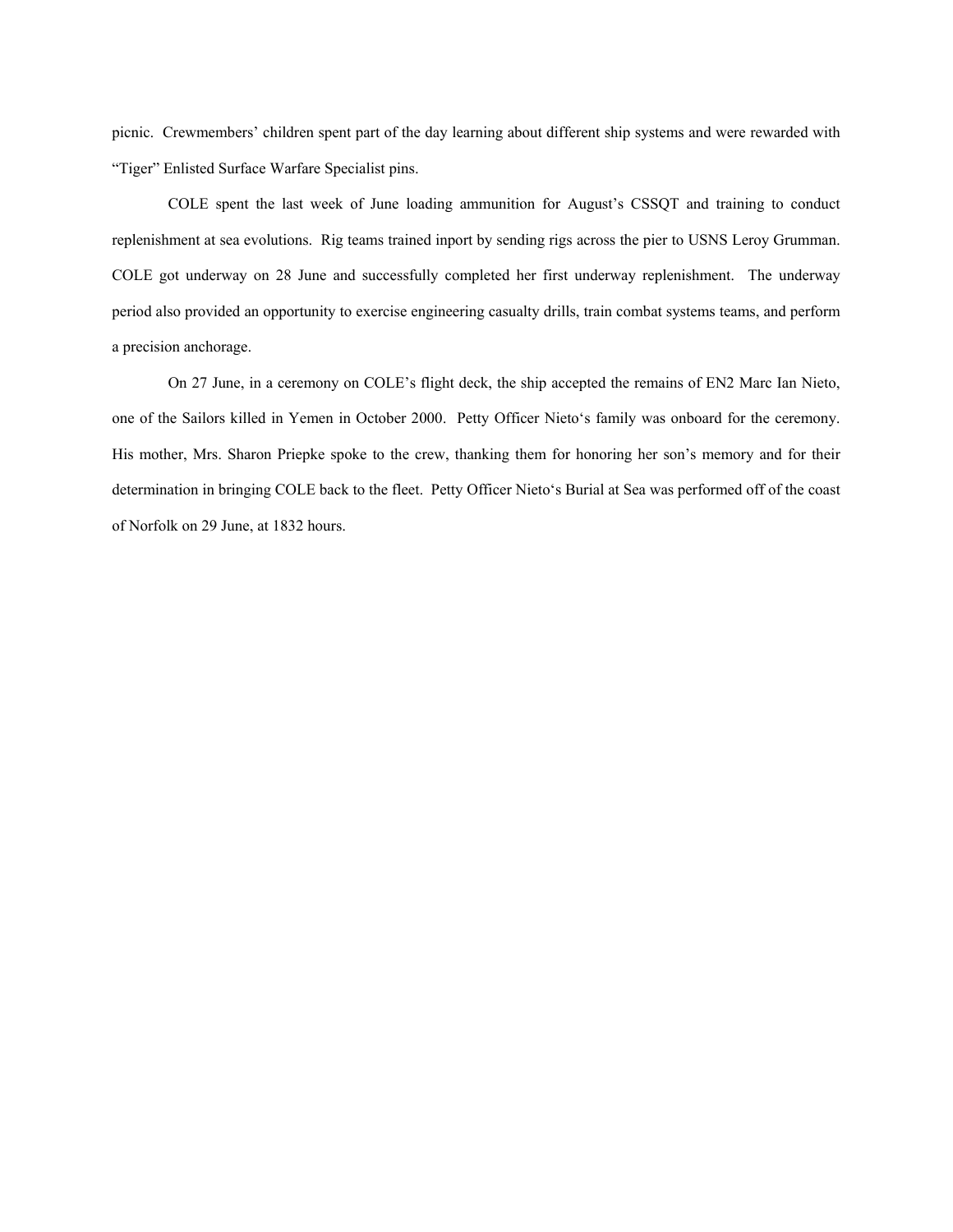# JULY 2002

| $01$ JUL      | RETURN FROM UNDERWAY                      |
|---------------|-------------------------------------------|
| 07-10 JUL     | SOLID CURTAIN, SIMPLE SHIELD FORCE        |
|               | PROTECTION EXERCISE                       |
| 09-12 JUL     | CSSQT DOCKSIDE TESTING AND TRAINING       |
| $12$ JUL      | WELCOME RECEPTION FOR JAPANESE SHIPS      |
| $12$ JUL      | WARDROOM LUNCH ON JDS SHIMAYUKI           |
| $12$ JUL.     | BERTHSHIFT IN NORFOLK NAVAL STATION       |
| $12$ JUL      | RECEPTION ON JDS KASHIMA                  |
| 13 JUL        | SHIP TOURS FOR JAPANESE SAILORS           |
| 15-19 JUL     | CSSQT DOCKSIDE TRAINING                   |
| $15$ JUL.     | HOST CO OF SHIMAYUKI FOR LUNCH            |
| 16-17 JUL     | CSSQT AMMUNITION ONLOAD                   |
| 18 JUL        | VFW ADOPTION CEREMONY AND TOURS           |
| 22 JUL        | ' PROMOTION CEREMONY<br><b>LTJG</b>       |
| 22 JUL-13 AUG | PHASE III MIDSHIPMAN SUMMER TRAINING      |
| 23 JUL        | UNDERWAY FOR CSSQT                        |
| 25 JUL        | BRIEF STOP FOR FUEL IN PORT CANAVERAL     |
| 25-28 JUL     | SHIFT TO TRIDENT WHARF FOR PORT CANAVERAL |
|               | PORT VISIT                                |
| 26-27 JUL     | <b>HULL CLEANING</b>                      |
| 26 JUL        | <b>REXTORP FIRING</b>                     |
| 28 JUL        | UNDERWAY ENROUTE AUTEC ANDROS ISLAND      |
| <b>28 JUL</b> | <b>REXTORP FIRING</b>                     |
| <b>28 JUL</b> | <b>FLIGHT DECK MOVIE</b>                  |
| 30 JUL        | FORACS TESTING ON AUTEC RANGE             |
| 30 JUL        | LAMPS HELO MLE EVENT                      |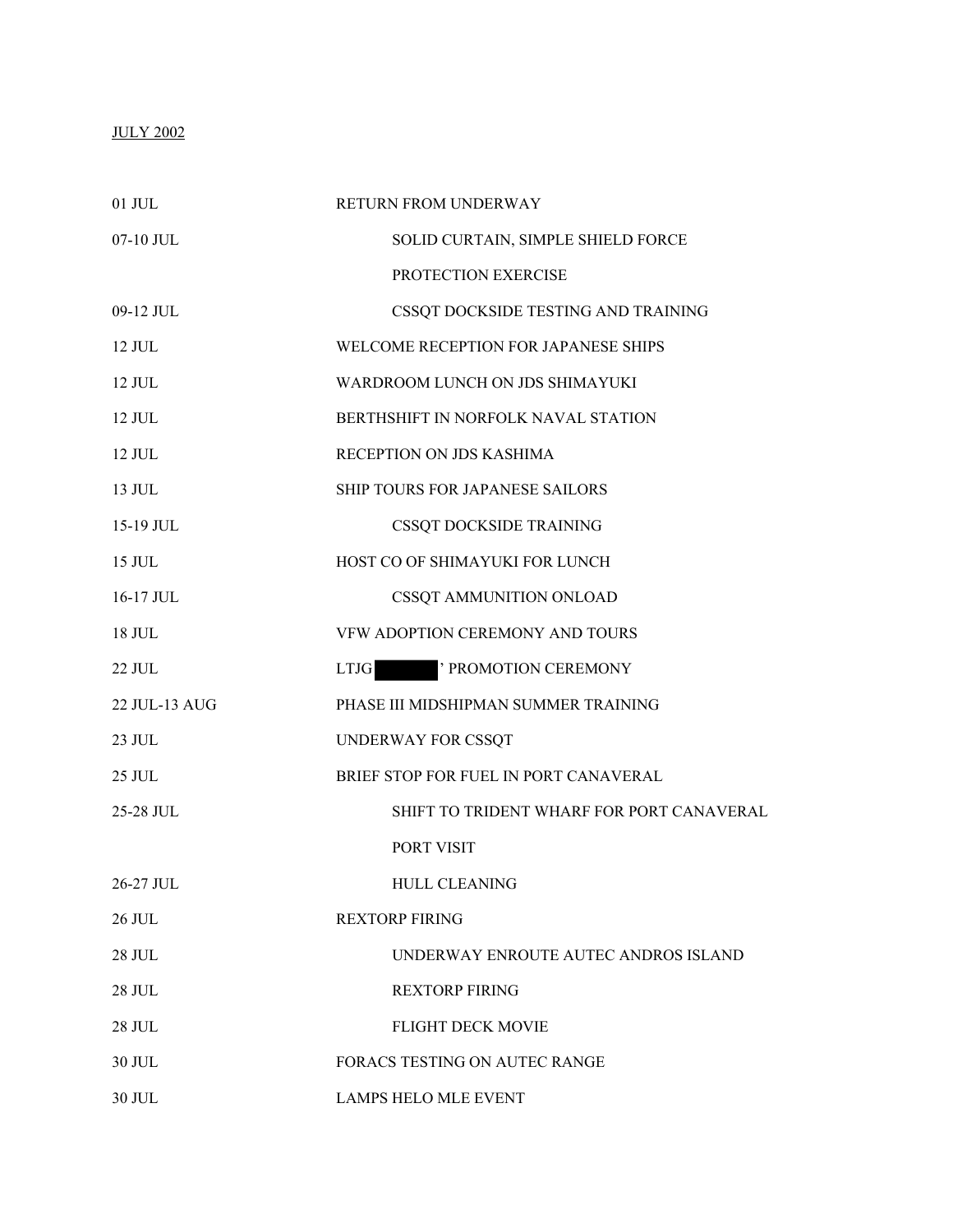### 31 JUL LAMPS AND OVER-THE-SIDE TORPEDO FIRINGS

COLE Sailors earned numerous awards and promotions throughout the month of July. Commander Sweeney called the crew together to thank Sailors for their service during COLE's time in Pascagoula, Mississippi, and awarded a host of Navy and Marine Corps Achievement Medals, Letters of Commendation, and Letters of Appreciation to deserving personnel. Also in July, IC1 , DK2 , and SKSN were named Senior, Junior, and Bluejacket Sailors of the Quarter, respectively. Further, YN3 was capped to E5, and ENS was promoted to LTJG. Congratulations to all!

After a well-earned holiday weekend for the Fourth of July, COLE focused on final preparations for her Combat Systems Ship Qualification Trials (CSSQT). The week of 08 July was dedicated to system checks and grooms, overseen by a team of CSSQT technicians. The following week's focus was on training COLE's watch teams to execute the planned CSSQT live firing events.

Three ships from the Japanese Defense Force made a port call in Norfolk on 12 July, and COLE had the opportunity to host one of the ships. Members of COLE's wardroom attended lunch on JDS SHIMAYUKI and toured the ship. The Commanding Officer of SHIMAYUKI had lunch aboard COLE, and many Japanese Sailors also toured the ship.

On 18 July, the Junior Vice Commander of the Veterans of Foreign War, Mr. Ed Banas, visited COLE. As part of the VFW's "Adopt a Unit" program, Mr. Banas presented an adoption certificate to COLE from the VFW's National Headquarters. As a side note, the VFW Headquarters, using money donated to the COLE Memorial Fund, memorializes 13 of the 17 Sailors killed in Yemen by providing floral arrangements at each Sailor's gravesite on the anniversary of the terrorist attack.

The COLE crew, CSSQT representatives, and twelve Second Class Midshipmen departed from Norfolk on 23 July and headed south for CSSQT. The first stop was in Port Canaveral, Florida where COLE received a warmwater hull cleaning and inspection and fired Recoverable Exercise Torpedoes into the Trident Wharf Basin to kickoff the undersea warfare portion of CSSQT.

On 29 July, COLE departed Port Canaveral for the AUTEC range off the coast of Andros Island, Bahamas. On the range, COLE's SONAR team performed System Accuracy Tests on the ship's SONAR Suite. An SH-60 helicopter flew down from Mayport, Florida to assist in submarine prosecution exercises that included sonobuoy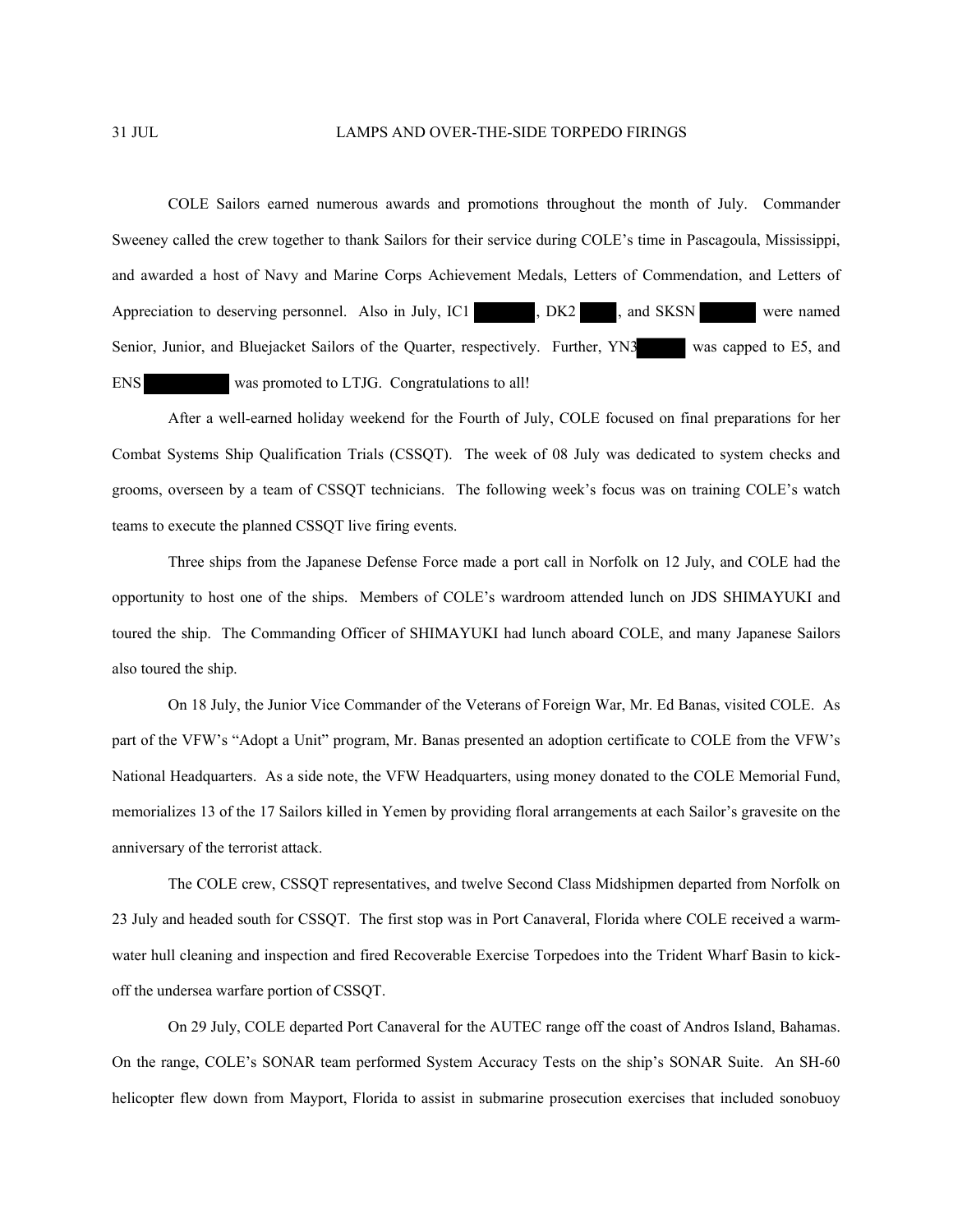drops and a ship-controlled torpedo firing from the LAMPS helicopter. Other scenarios culminated in COLE firing three over-the-side Exercise Torpedoes.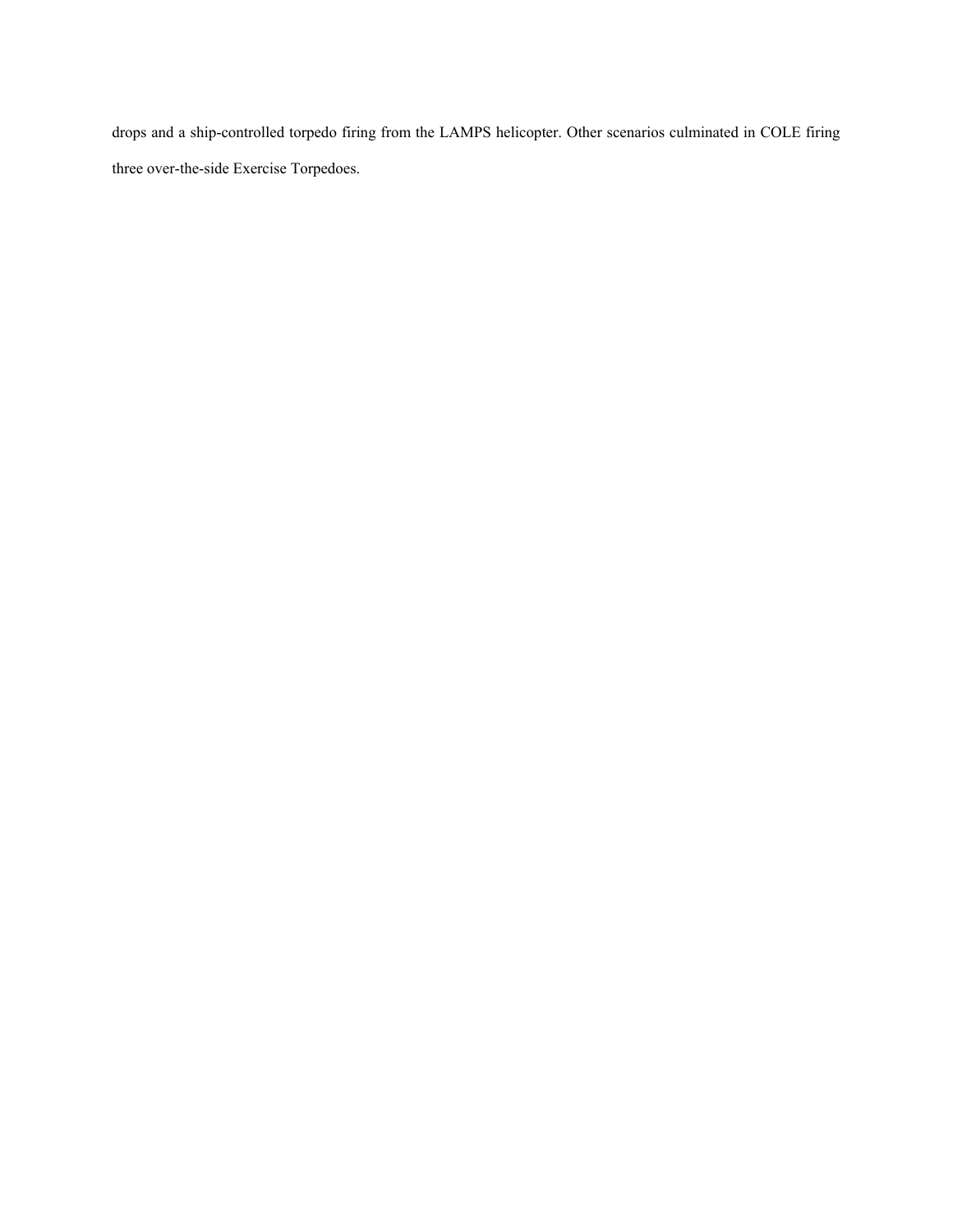## AUGUST 2002

| 01 AUG        | <b>TRANSIT FROM ANDROS ISLAND</b>      |
|---------------|----------------------------------------|
| 01 AUG        | CDR JONES' PROMOTION CEREMONY          |
| 02-03 AUG     | NAVAL STATION ROOSEVELT ROADS, PUERTO  |
|               | <b>RICO</b>                            |
| 04 AUG        | UNDERWAY FOR ST. CROIX RANGE           |
| 05-06 AUG     | ACOUSTIC TRIALS OFF COAST OF ST. CROIX |
| 05 AUG        | FLIGHT DECK ENTERTAINMENT AND MOVIE    |
| 05 AUG        | <b>RESCUE AT SEA</b>                   |
| 07 AUG        | VERTICAL LAUNCH ASROC FIRING           |
| 07-09 AUG     | CSSQT AIR DEFENSE EVENTS               |
| 08 AUG        | <b>REENLISTMENT</b><br>FC1             |
| 10-12 AUG     | PORT VISIT ST. JOHN, USVI              |
| 13-16 AUG     | <b>ENGINEERING LTT</b>                 |
| 13 AUG        | REFUELING PUERTO RICO                  |
| 14-15 AUG     | CSSQT AIR DEFENSE EVENTS               |
| 14 AUG        | MAIN SPACE FIRE DRILL GENERAL QUARTERS |
| <b>16 AUG</b> | REFUELING PUERTO RICO                  |
| $16$ AUG      | CSSQT SPONSORED SHIP PICNIC            |
| 17-23 AUG     | CSSQT AIR AND SURFACE WARFARE EVENTS   |
| 18 AUG        | FLIGHT DECK ENTERTAINMENT AND MOVIE    |
| 23 AUG        | AIR DEFENSE TEAM AWARDS CEREMONY       |
| 24-25 AUG     | <b>TRANSIT NORTH</b>                   |
| 25 AUG        | <b>BURIALS AT SEA</b>                  |
| <b>26 AUG</b> | VANDAL EXERCISE REHEARSAL              |
| 27 AUG        | <b>VANDAL EXERCISE</b>                 |
| 28-31 AUG     | <b>INPORT NORFOLK</b>                  |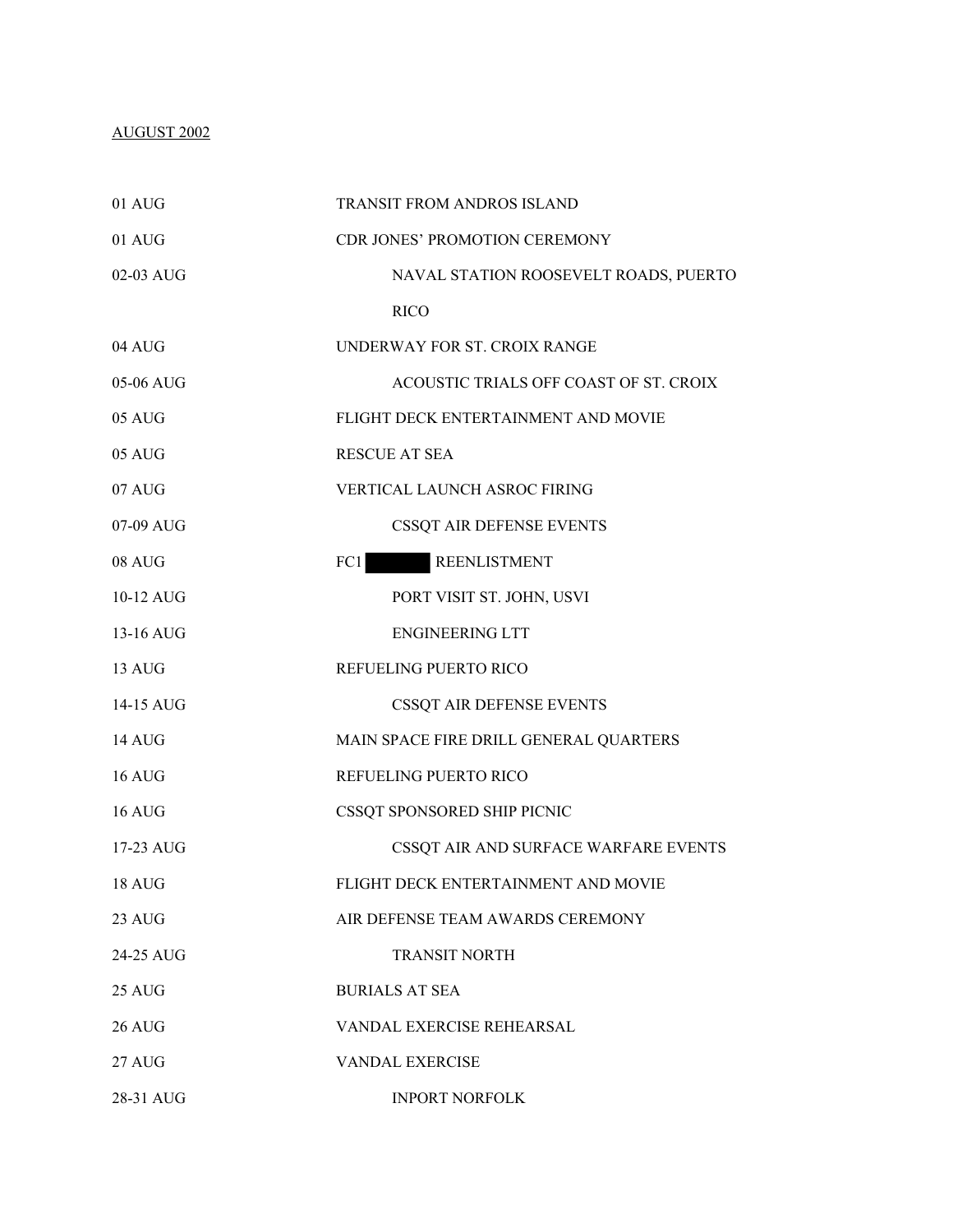### 29 AUG SKC 'S REENLISTMENT



After departing the Andros Island range, COLE headed toward Puerto Rican waters for the remainder of her CSSQT events. On 07 August, the Anti-Submarine Warfare team successfully shot a MK 46 Vertical Launch ASROC at a live target on the Underwater Tracking Range off of St. Croix. This firing completed the recertification of COLE's ASW Suite.

Next, the Surface Warfare Team completed numerous events to validate COLE's gun systems. During air defense and surface warfare calibration and tactical exercises, they fired over 200 rounds from the 5" Gun and thousands of rounds from the CIWS guns. Additionally, the EW's had the opportunity to launch over 100 rounds of MK 214 and MK 216 Chaff, and the Air Defense Team successfully fired eight SM2's. On 18 August, the Air Defense Team fired its first missile against a low, slow-flying target. On 22 August, the team shot an SM-2 at an ARM profile target. Finally, on 23 August, the Air Defense team fired two SM-2's against low, slow-flying targets in a jamming environment and four SM-2's during a STREAM raid. COLE validated all of the Combat Systems repairs made during the shipyard period and gained valuable training in the process.

On 05 August, COLE took a break from CSSQT events to respond to a distress call from Wahconda, a 37 foot wooden sailing vessel taking on water between Salt River, St. Croix, and Coral Bay Marina, St. John. COLE conducted a 30-knot radar search, located the vessel, and launched her RHIBs to render assistance. The rescue detail, led by ENS and DCC , pumped 3 feet of water out of the main cabin and located and patched a ruptured bilge pipe. They marked the vessel with a Distress Marker Light so that it could be seen by other vessels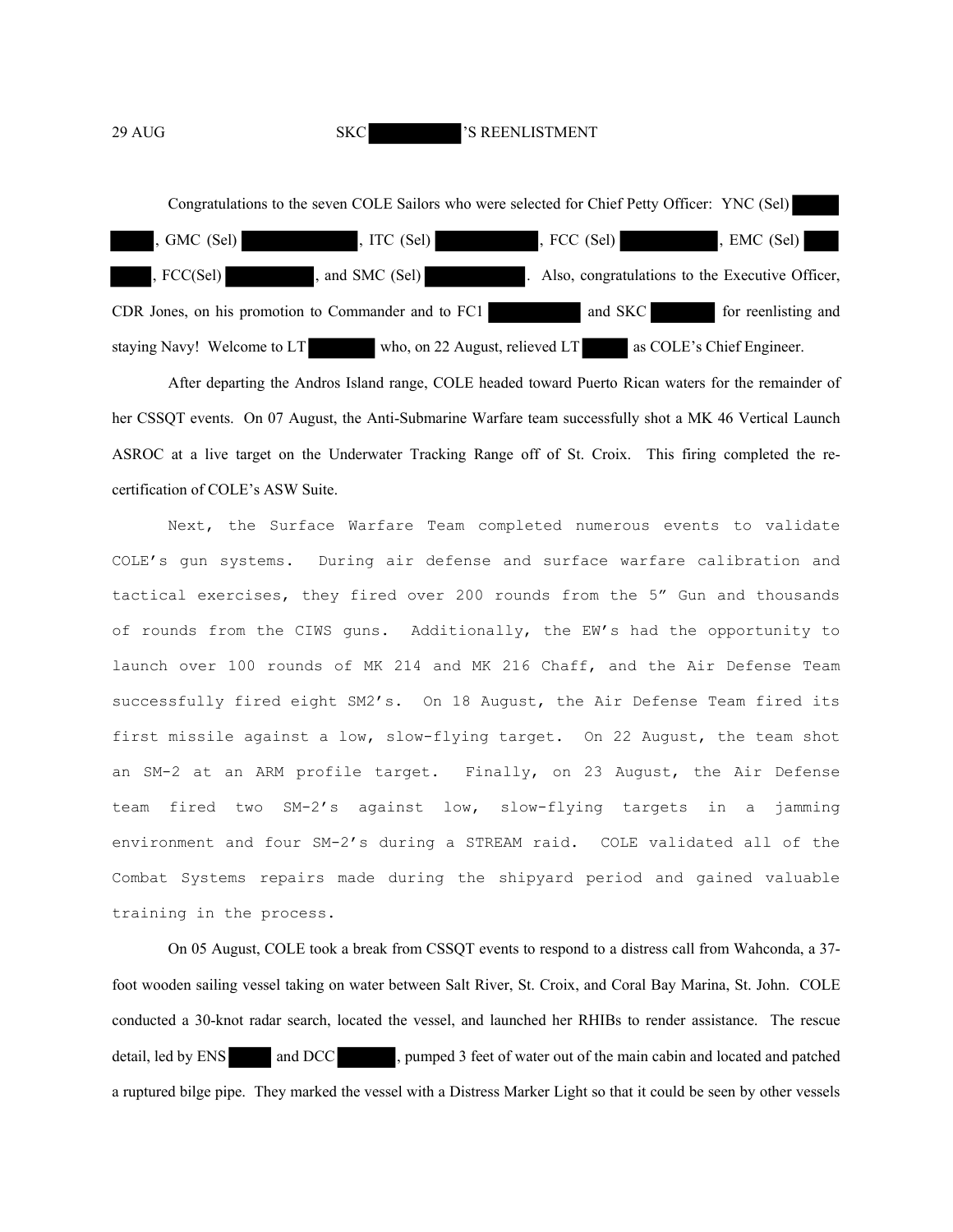at night, and COLE delivered the vessel's captain, Mr. Michael Casstal of Dayton, Ohio, to a National Park Service boat just south of Lameshur Bay, St. John.

During another break in the CSSQT action, COLE Sailors made a three day port visit in St. John, USVI. The crew enjoyed the hard earned time-off by relaxing in the sun, participating in water sports and tours organized by MWR, and visiting the island's bars and restaurants.

Before returning to homeport, COLE rendezvoused with ships from the HARRY S. TRUMAN Battle Group off the coast of Virginia. The warships participated in a Vandalex, an exercise in which each ship launched a Standard Missile at a low-altitude, high-speed Vandal target. On 27 August, COLE returned to Norfolk for a maintenance availability.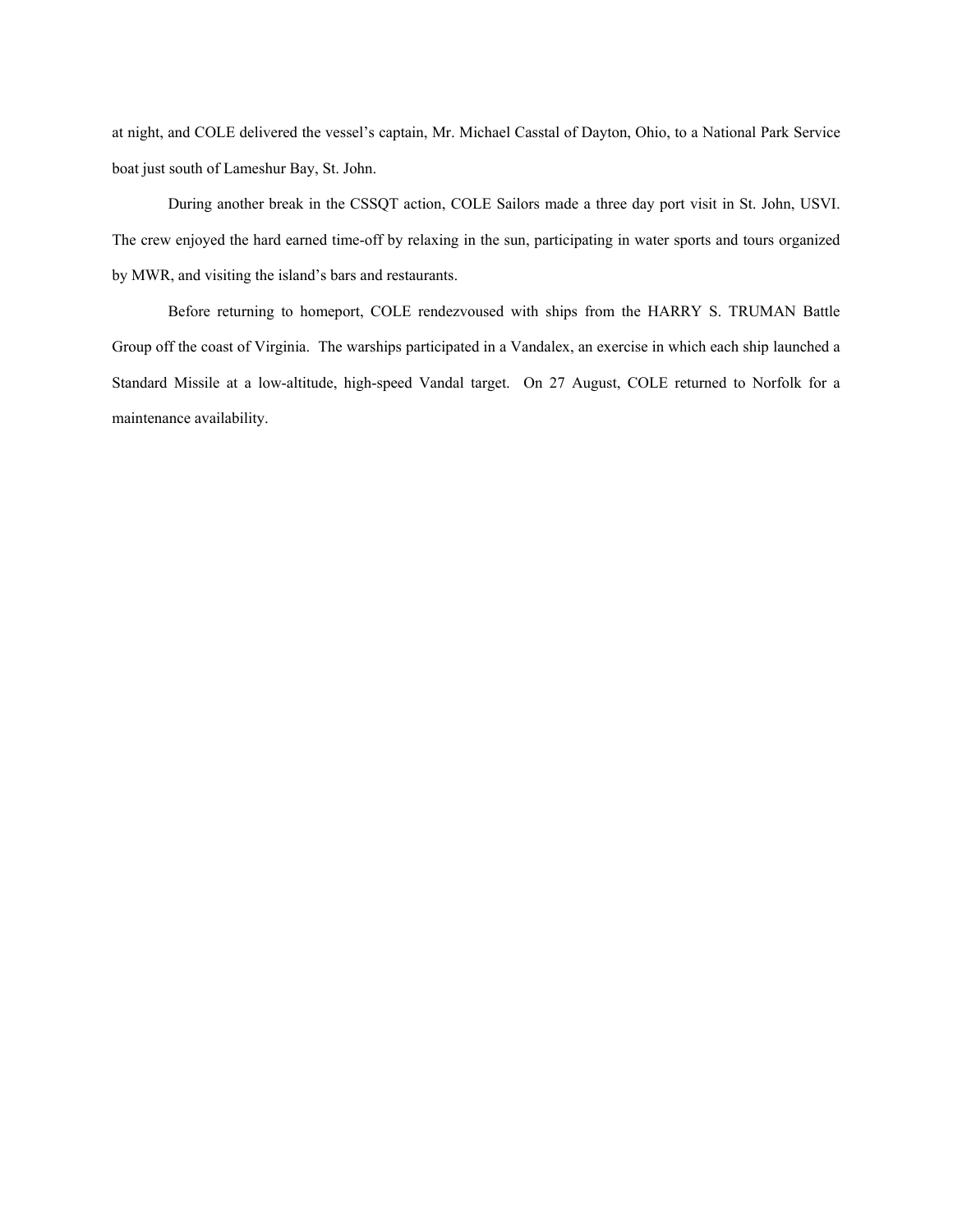#### SEPTEMBER 2002

| 05 SEP        | MEMORIAL LICENSE PLATE CEREMONY                   |
|---------------|---------------------------------------------------|
| 05-16 SEP     | <b>FMAV</b>                                       |
| 06 SEP        | <b>ATFP CONFERENCE</b>                            |
| 06 SEP        | WARDROOM HAIL AND FAREWELL                        |
| 09-11 SEP     | ATG TRAINING TEAM CONFERENCES                     |
| 09 SEP        | DCC DCC<br>'S REENLISTMENT                        |
| <b>10 SEP</b> | <b>COMDESRON EIGHTEEN VISIT</b>                   |
| 11 SEP        | 1 <sup>ST</sup> NAVY JACK FLOWN ON ALL U.S. SHIPS |
| 13 SEP        | TAIWAN NAVY'S VICE CINC VISIT                     |
| 16 SEP        | CHIEF PETTY OFFICER PINNING CEREMONY              |
| 17-19 SEP     | UNDERWAY FOR IA AND CART II PREPARATIONS          |
| 17 SEP        | <b>CAPTAIN'S CALL</b>                             |
| <b>20 SEP</b> | 'S REENLISTMENT<br>GSE1                           |
| 24-26 SEP     | UNDERWAY FOR IA AND CART II PREPARATIONS          |
| 24 SEP        | RESPONSE TO VESSEL IN DISTRESS                    |

Congratulations to COLE's newest Chief Petty Officers, who after weeks of training and initiation in the Chief's Mess, donned their khakis for the first time on 16 September. Also, congratulations to DCC and GSE1 for reenlisting in the month of September! On 5 September, Mr. John Clodfelter, the father of HT2 Kenneth Clodfelter, one of the Sailors killed in Yemen, was on board to present COLE with the first printing of a Virginia license plate designed to commemorate the heroism and lives lost on October 12, 2000.

By order of the Secretary of the Navy, all U.S. Navy ships began flying the First Navy Jack, in lieu of the Union Jack, on 11 September. The First Navy Jack, with its "Don't Tread on Me" motto, was first flown in the fall of 1775 as Commodore Esek Hopkins readied the Continental Navy in the Delaware River. U.S. Navy ships will continue to fly this symbolic Jack throughout the Global War on Terrorism.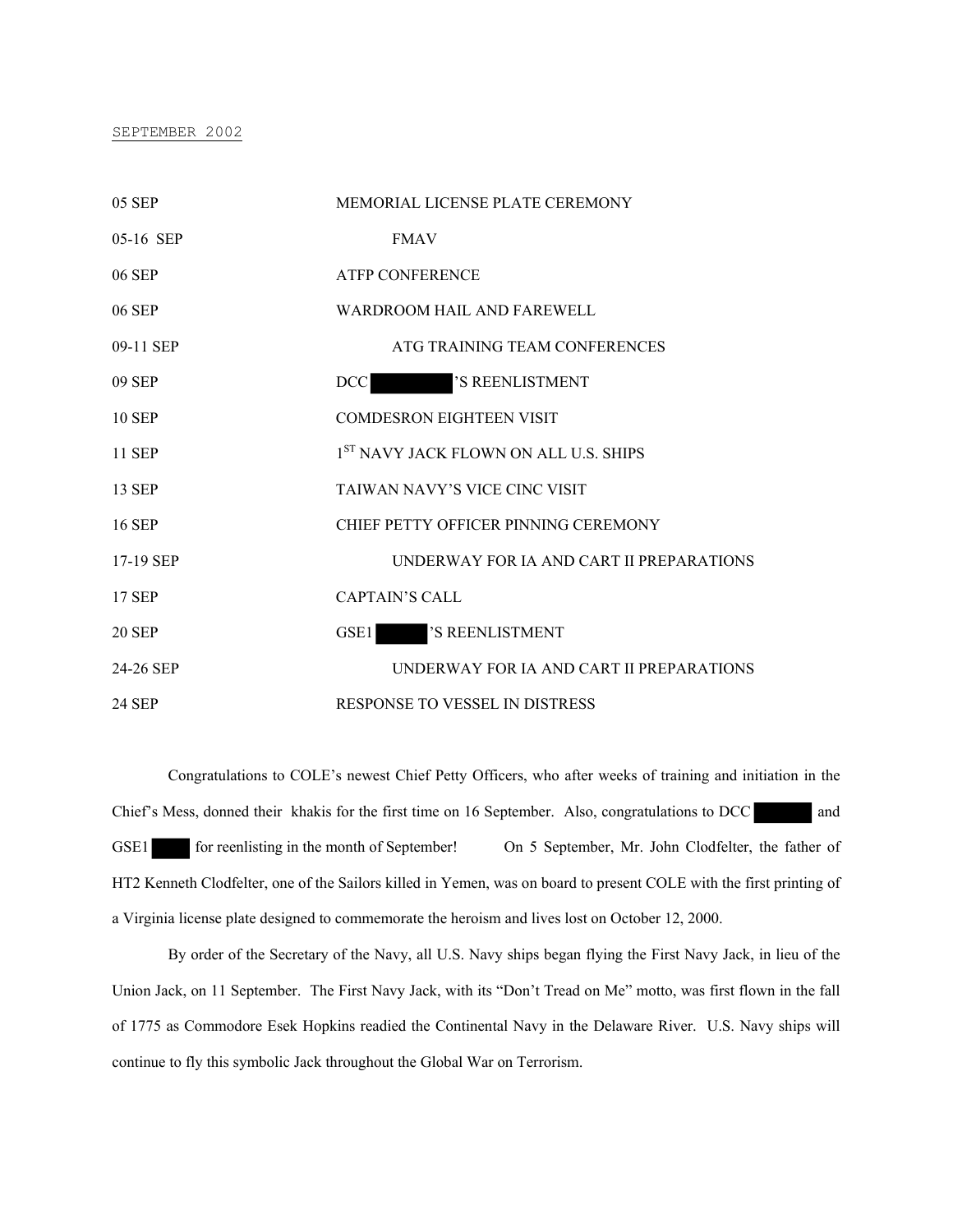On 18 September, the Vice Commander in Chief of the Taiwan Navy visited Norfolk to discuss purchasing AEGIS technology from the United States. COLE was selected to host the guests and show them the consoles and displays used by AEGIS.

COLE spent the first half of September inport for a maintenance availability during which significant preservation efforts and equipment repairs were completed around the ship.

During the second half of the month, focus quickly shifted to the ship's Initial Assessment (IA) and the CART II Inspection. COLE made use of a couple of three-day underway training opportunities to exercise all of her training teams. The Engineering Training Team rehearsed evolutions and casualty control procedures. The Damage Control Training Team drilled the crew with Main Space Fire Drills. The Seamanship Training Team trained bridge and deck watchstanders by running anchorage, loss of steering, low visibility, and man overboard drills. The Combat Systems Training Team ran computer-driven scenarios designed to test Air, Surface, and Subsurface Warfare watchstanders. While participating in this training, Supply Department was also busy getting their programs ready for review during their upcoming Supply Management Assist.

On 24 September, underway 40 miles off the coast of Currituck, North Carolina, COLE received a distress call. The call came from Mr. Richard Bartlett of Yorktown, Virginia, captain of the 35-foot Bertram fishing boat that was taking on water. COLE increased speed and located the fishing boat while the SH-60 helicopter, "Charger 61," refueled on the deck of WINSTON CHURCHILL. COLE and Charger 61 worked together to ensure Mr. Bartlett was returned safely to land.

After much training and preparation, COLE Sailors were ready for the many inspections (IA, SMA, 3M, and CART II) that they would face in October.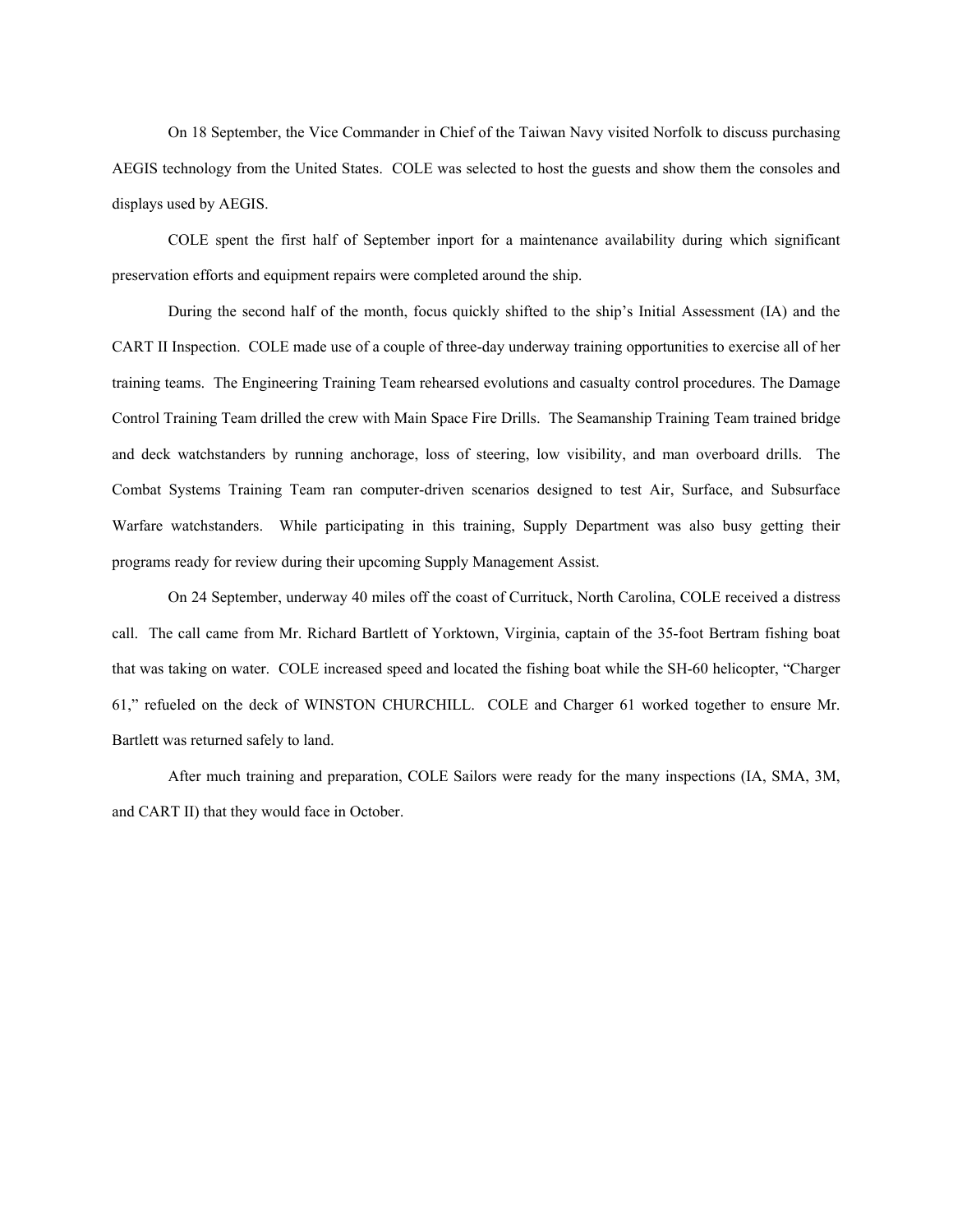## OCTOBER 2002



On 12 October, members of the crew gathered at the COLE Memorial for a ceremony that marked the second anniversary of the attack in Yemen. CDR Jones read aloud the names sailors who were killed while ITC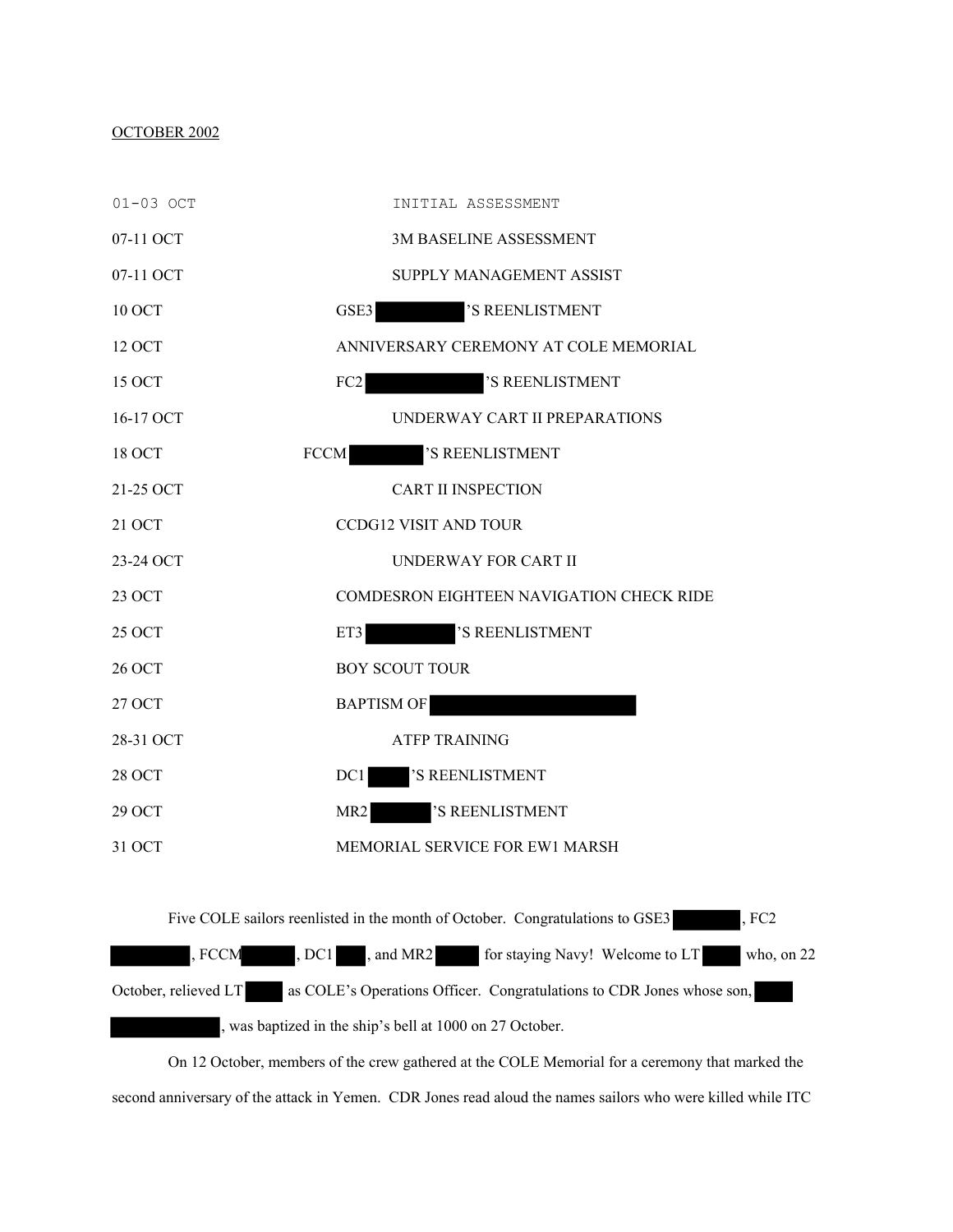and FC2 processed a wreath that was laid at the site by CDR Sweeney and CMDCM Moore. Many friends, family members, and former COLE crewmembers were in attendance. Following the ceremony, family members of deceased sailors were invited on board the ship for a guided tour or some private time, whichever they desired.

RDML Jim Stavridis, CCDG 12, visited and toured COLE and the COLE Memorial on 21 October. He spoke to the wardroom about the Surface Warfare Community and about what the future could hold for ships in the ENTERPRISE Battle Group and the SAIPAN Expeditionary Strike Group.

The long days and countless hours of preparation paid off during COLE's October inspections. The ship's engineering plant and watchstanders performed extremely well during Engineering Initial Assessment (IA). The 01- 03 October IA was the best in DESRON EIGHTEEN this year, and COLE's material readiness earned high praise from the ATG N43 Senior Assessor. During the ship's 3M Baseline Assessment 07-11 October, inspectors were impressed enough with COLE's maintenance programs, practices, and documentation to upgrade the assessment to a 3M Certification. Additionally, during the ship's Supply Management Assist 07-11 October, Supply Department enjoyed spectacular success as all areas inspected by ATG met criteria for certification. This extraordinary result allowed COLE to validate the Supply Management Inspection that had been scheduled for December.

When teams from Afloat Training Group (ATG) and DESRON EIGHTEEN came aboard for COLE's CART II Inspection 21-25 October, they determined that the ship's Training Teams were able to conduct effective training during the Inter-Deployment Training Cycle. COLE's final CART II report lauded the ship's professionalism, preparedness, and organization.

Sadly, on the last day of the month the crew gathered on the flight deck to memorialize EW1 Errol Marsh, who was found dead in his apartment on 28 October. The Ensign flew at half-mast while Chaplain , LTJG

, and CDR Sweeney each spoke at the service. Petty Officer Marsh is survived by his wife, his 2-year-old daughter, and his 1-year-old son.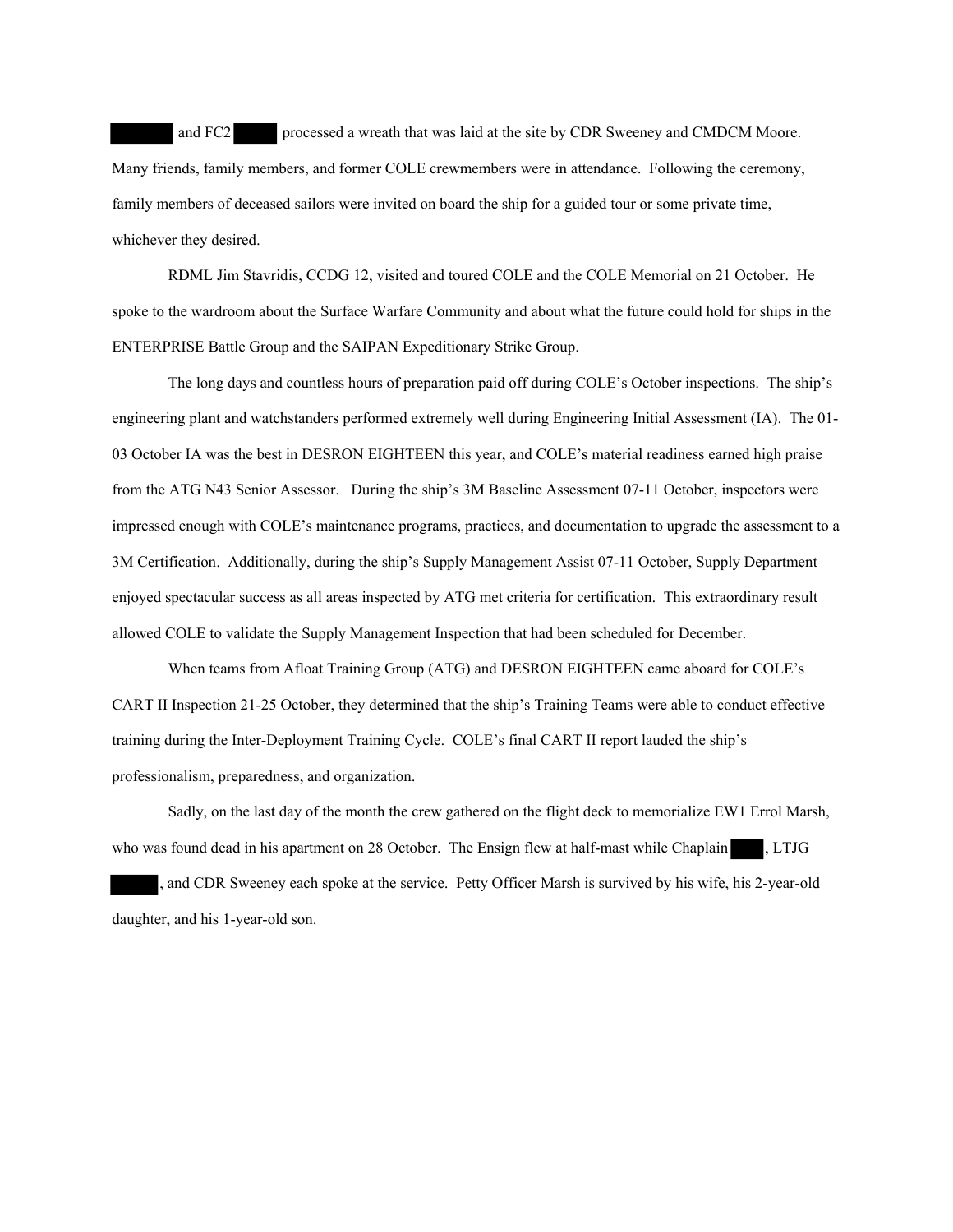## NOVEMBER 2002



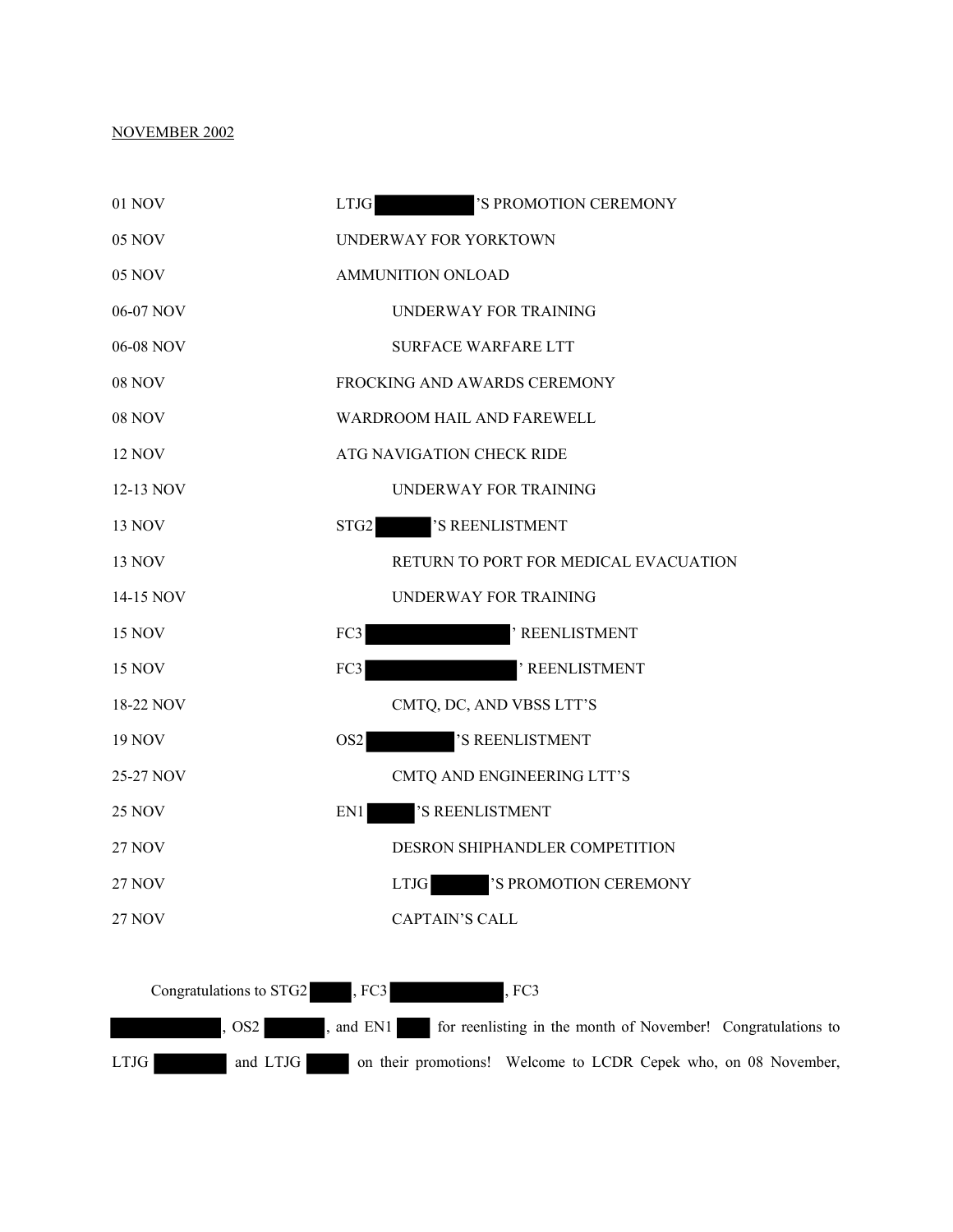relieved CDR Jones as COLE's Executive Officer. Congratulations to the following Sailors whose advancement in rate was made official during the 08 November frocking ceremony:

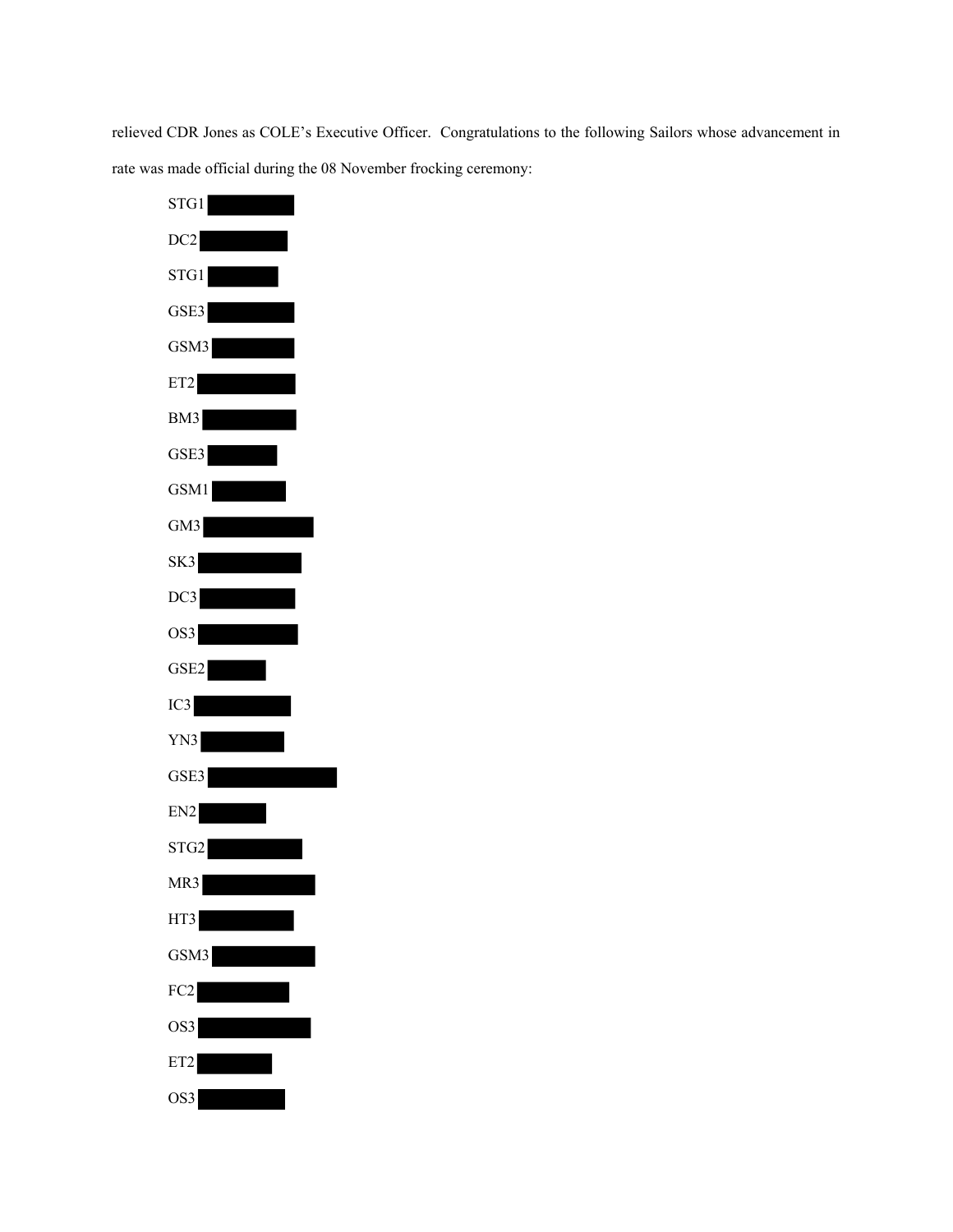

COLE got underway on 05 November and proceeded to Naval Weapons Station Yorktown where she onloaded Standard Missiles and other self-defense ammunition. The Weapons Department's safe and efficient onload allowed time for underway training the remainder of the week, 06-08 November. On 12 November, COLE went to sea again and focused on Engineering and Surface Warfare training. On 13 November, when a member of the crew became ill with symptoms of appendicitis, COLE returned to port for the night to ensure the Sailor received medical attention. While at sea 14-15 November, the Combat Systems and Engineering Training Teams ran drills to prepare watchstanders for the upcoming Cruise Missile Tactical Qualification (CMTQ) and Underway Demonstration (UD).

COLE spent the second half of November inport but continued to train. During the week of 18-22 November, ATG Limited Training Teams (LTT) came onboard to support the ship's Visit, Board, Search, and Seizure (VBSS) Team, Strike Team, and Damage Control personnel. On 19 November, VADM Konetzni, Deputy Commander Atlantic Fleet, visited the ship to reenlist OS2 Lindhorst. From 25-27 November, COLE hosted another CMTQ LTT and an Engineering LTT. On 26 November, COLE successfully demonstrated the ability to combat a Main Space Fire to ATG and COMDESRON EIGHTEEN observers.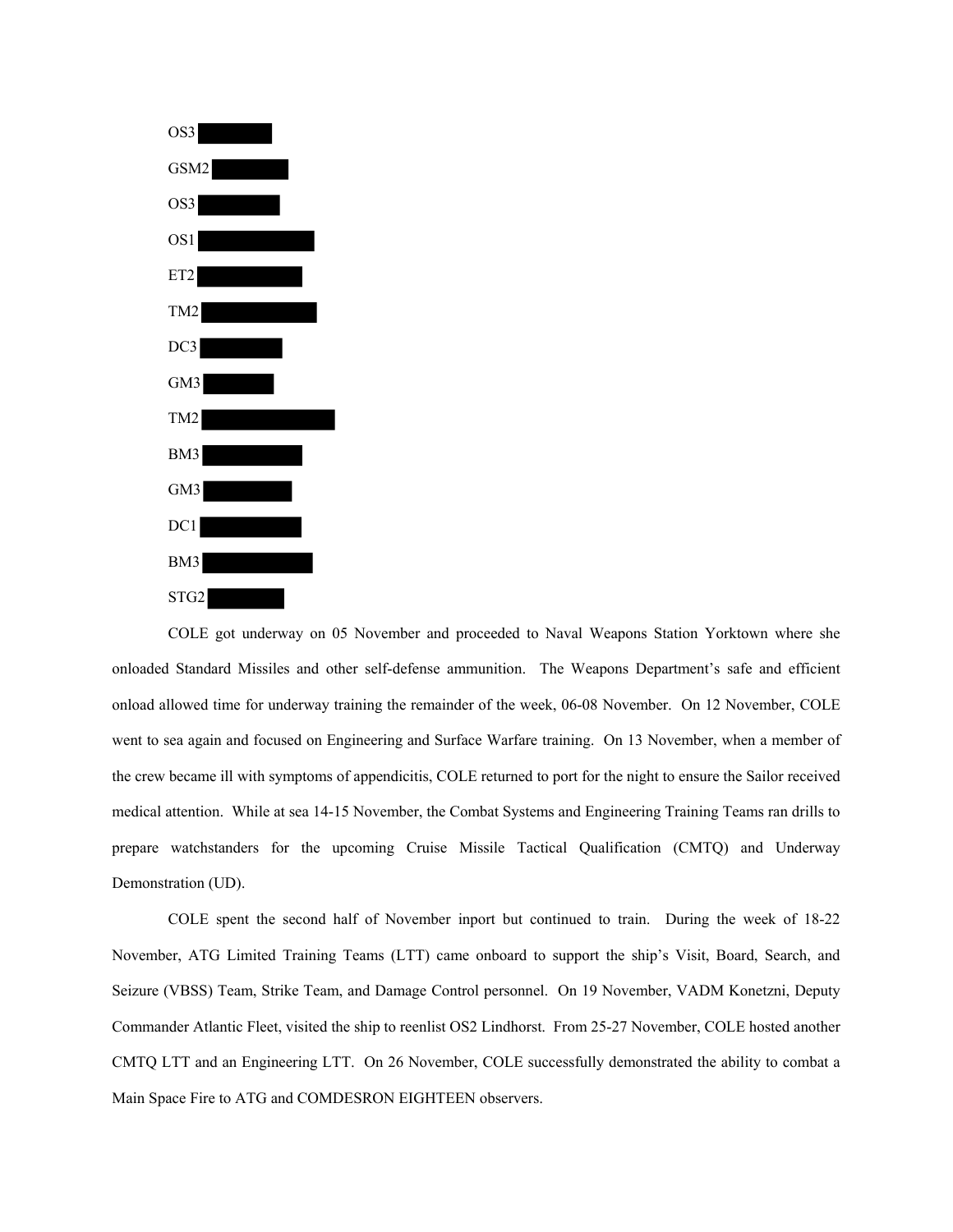On 27 November, the Commanding Officer held Captain's Call to thank Sailors for their continuous hard work and to encourage them to have a safe and enjoyable Thanksgiving holiday.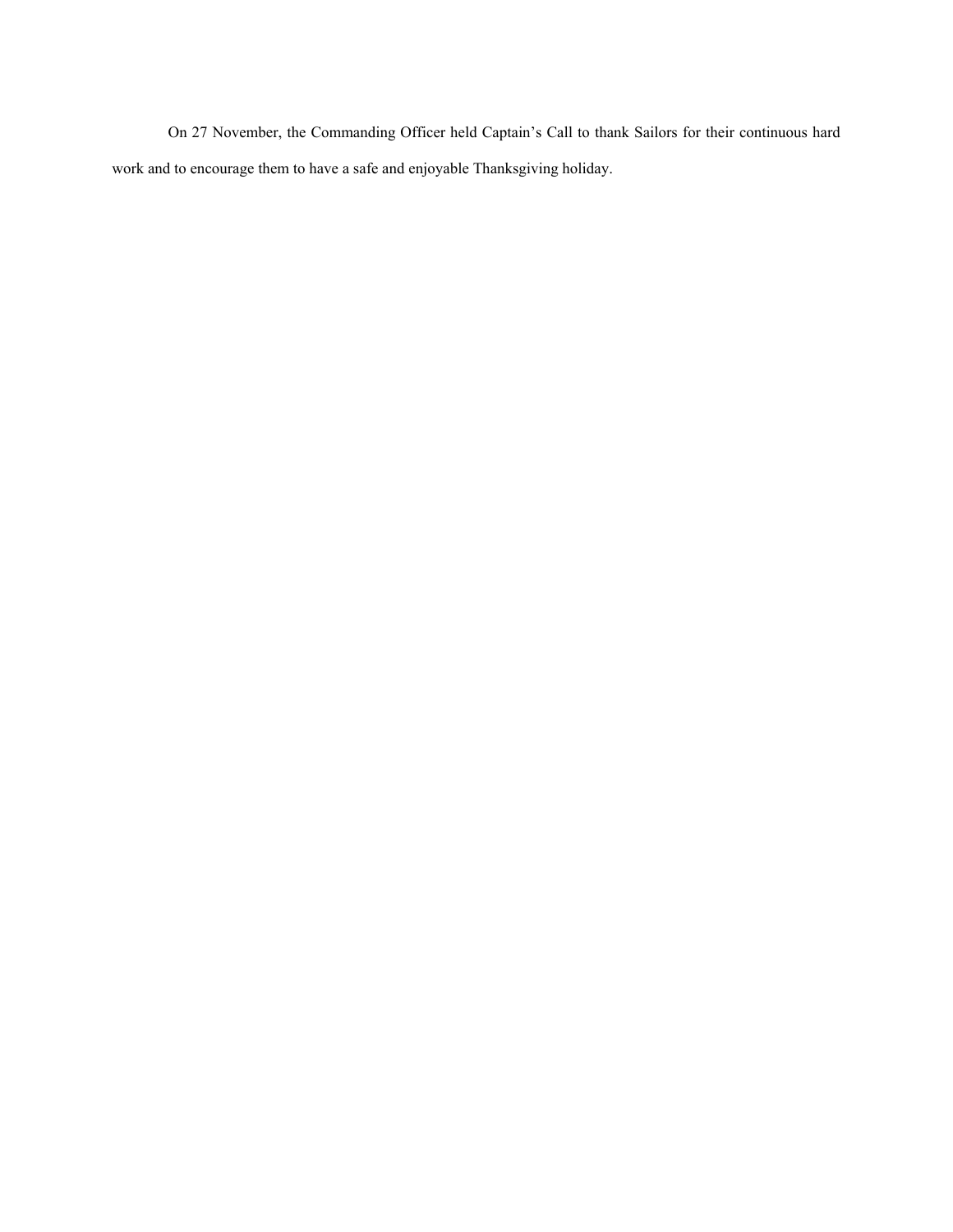## DECEMBER 2002

| 02-06 DEC     | COMMAND PHYSICAL READINESS TEST       |
|---------------|---------------------------------------|
| 02-03 DEC     | <b>CMTQ LTT</b>                       |
| 03 DEC        | 'S REENLISTMENT<br>GSM1               |
| 03-04 DEC     | <b>SMALL ARMS QUALIFICATIONS</b>      |
| 04 DEC        | PARTNERS IN EDUCATION PRESENTATION    |
|               | CEREMONY AT FAIRLAWN ELEMENTARY       |
| 04-06 DEC     | CRUISE MISSILE TACTICAL QUALIFICATION |
| <b>06 DEC</b> | 'S COMMISSIONING<br><b>OSC</b>        |
| 06 DEC        | <b>COMMAND HOLIDAY PARTY</b>          |
| 07 DEC        | CHILDREN'S HOLIDAY PARTY              |
| 09-13 DEC     | UNDERWAY FOR UD AND FEP PREPARATIONS  |
| 09 DEC        | <b>BURIAL AT SEA</b>                  |
| 10-13 DEC     | <b>ENGINEERING LTT</b>                |
| <b>12 DEC</b> | CIWS/5" PACFIRE AND SMALL ARMS QUALS  |
| 13 DEC        | 'S COMMISSIONING<br>OS1               |
| <b>16 DEC</b> | COMDESRON EIGHTEEN CAPPING CEREMONY   |
| <b>16 DEC</b> | 'S RETIREMENT CEREMONY<br><b>ITC</b>  |
| 16-19 DEC     | UNDERWAY FOR UD AND FEP PREPARATIONS  |
| <b>18 DEC</b> | <b>AWARDS CEREMONY</b>                |
| 20-31 DEC     | <b>HOLIDAY STANDOWN</b>               |

On 16 December, Commodore Holloway came aboard to cap BM2 to a First Class Petty Officer. At the Awards Ceremony on 18 December, many sailors received Fleet Letters of Commendation and Navy and Marine Corps Achievement Medals for their contributions during EDSRA, CSSQT, and SMA. STGSN, BM2 , and MS1 were recognized as fourth quarter Blue Jacket, Junior, and Senior Sailors of the Year, respectively. CDR Sweeney capped MS2 to a First Class Petty Officer, capped FC3 to a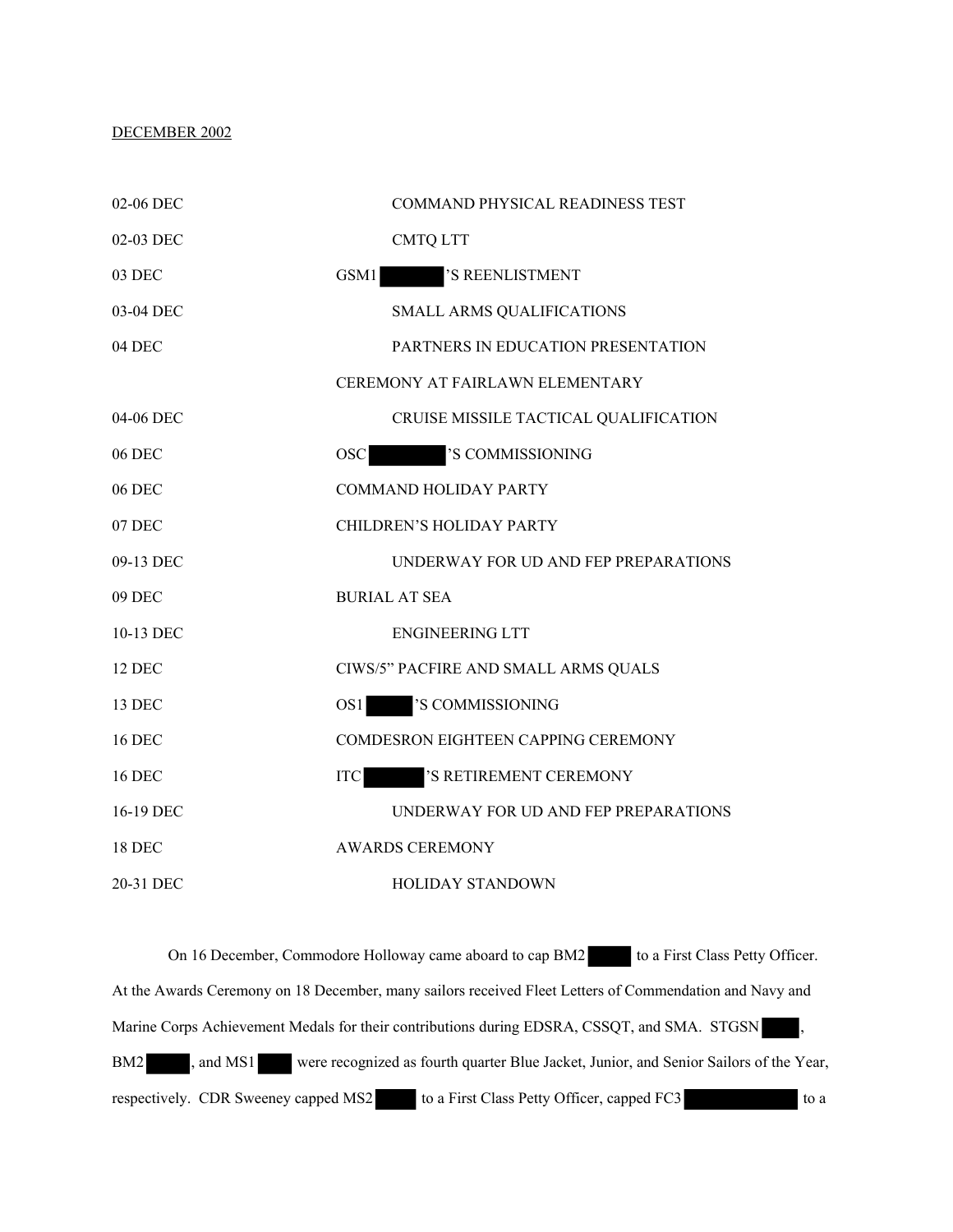Second Class Petty Officer, and announced IC1 as COLE's Sailor of the Year for 2002. Congratulations also go to GSM1 on his reenlistment, to ITC on her retirement, and to OSC and OS1 on their commissioning!

On 06 December, COLE's Moral, Welfare, and Recreation Committee hosted a command holiday party at the Cavalier Hotel in Virginia Beach. Over 300 crewmembers and their guests attended the celebration for dinner, dancing, and door prizes. The following day, COLE hosted a children's holiday party onboard the ship. The children visited with Santa and made ornaments to hang on the mess decks. Good times were had by all!

During the first week of December, COLE's Strike Team successfully completed their Cruise Missile Tactical Qualification, certifying the ship to carry out Tomahawk missions and to fire Harpoons. During the following weeks, two underway periods offered more valuable training opportunities for the upcoming Underway Demonstration and Final Evaluation Problem. The time at sea also afforded COLE the privilege of conducting a Burial at Sea ceremony for the final remains of nine of the Sailors killed in Yemen.

On 20 December, COLE began a holiday stand down period, allowing the crew some well earned time off after what was a truly challenging, exciting, and successful 2002!